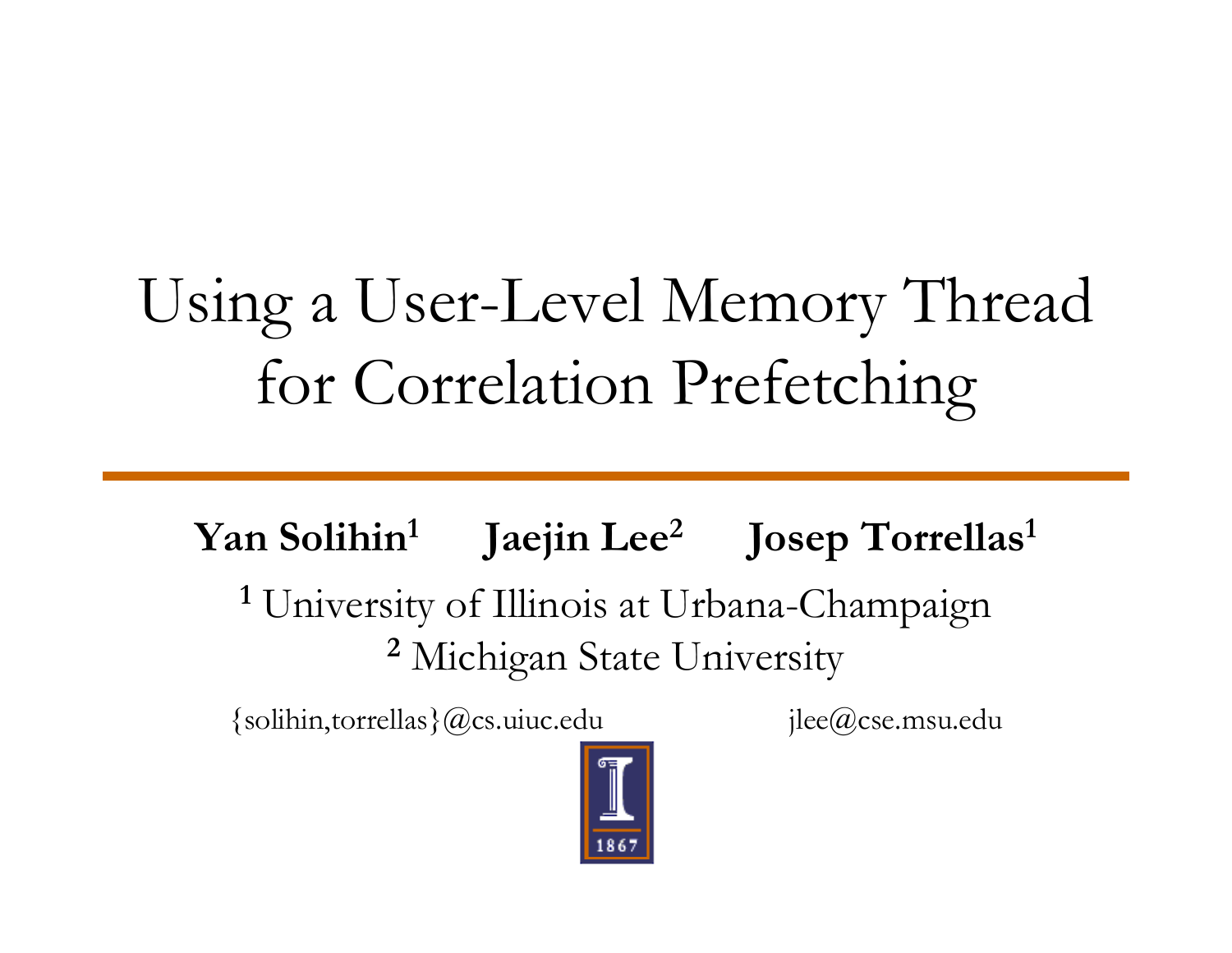## Motivation

- Processor-memory speed gap growing
- Memory wall: memory becoming the bottleneck
- Challenges in prefetching irregular apps
- Want to have prefetching:
	- – $-$  Effective for both irregular and regular apps
	- –Customizable to applications
	- –No major hardware cost
	- –No compiler support

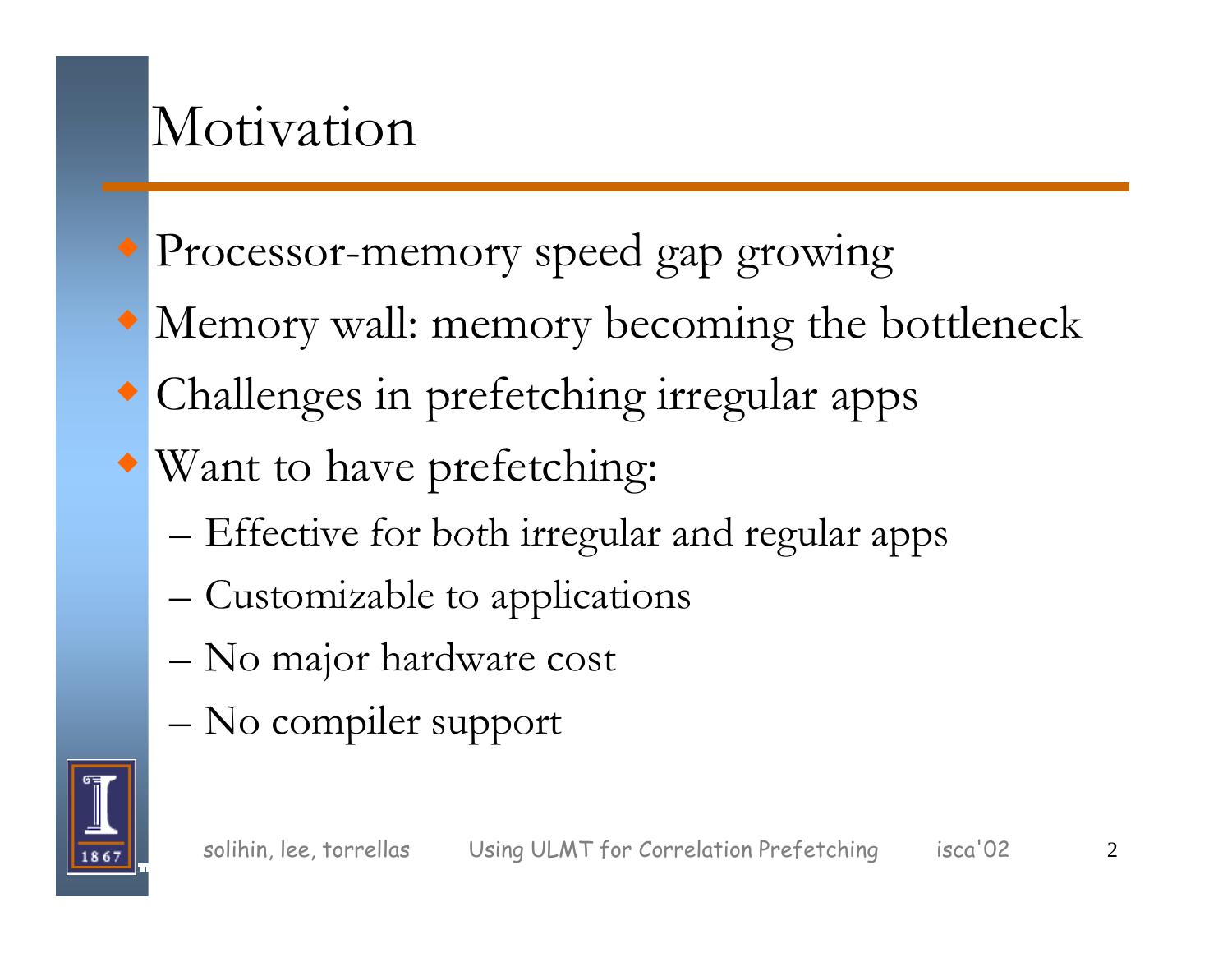### Intelligent Memory





solihin, lee, torrellas Using ULMT for Correlation Prefetching isca'02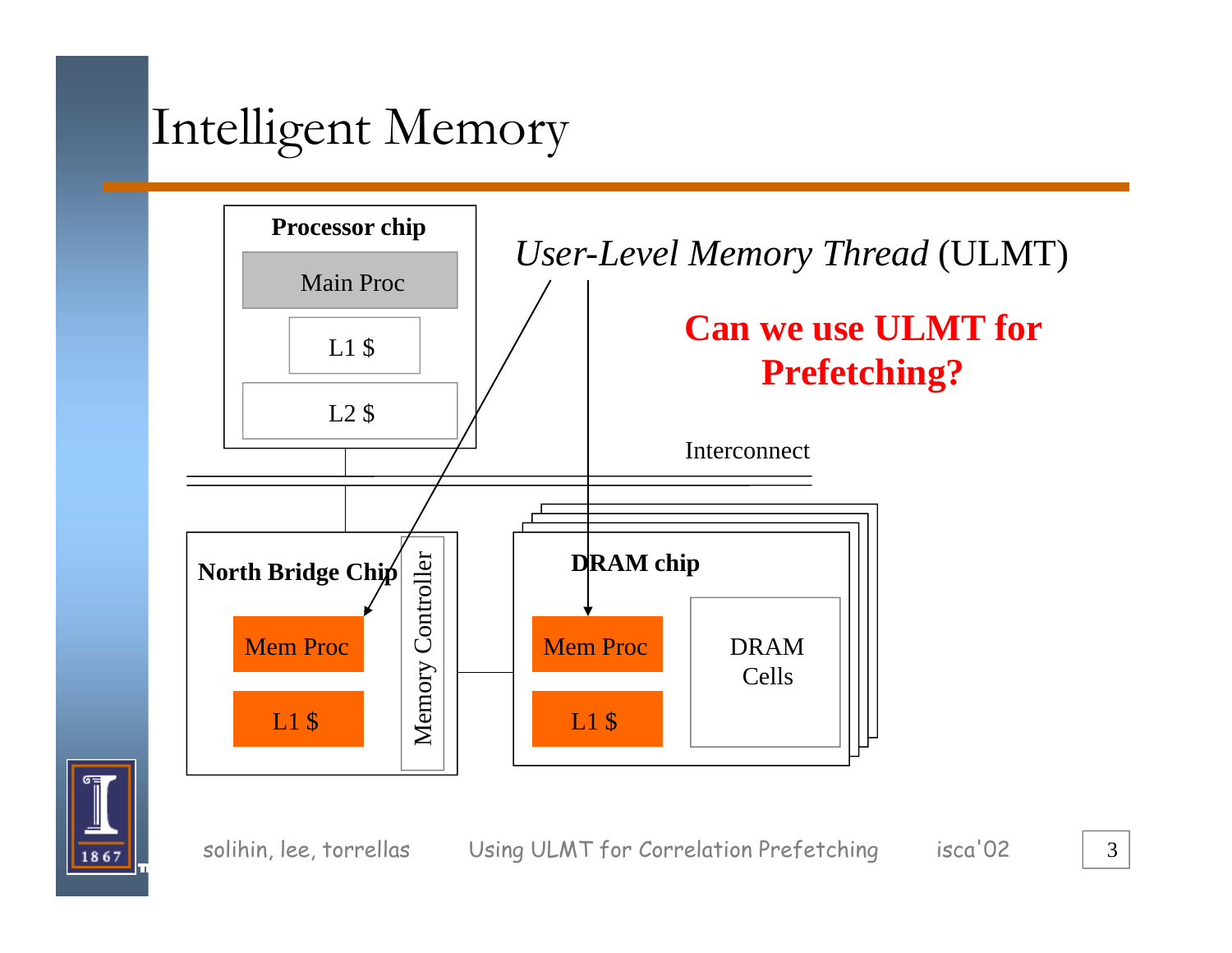## Contribution

#### **Correlation prefetching in software as <sup>a</sup> ULMT in memory**

- –**Widely applicable**: prefetches irregular apps
- **Flexible:** prefetching can be customized for appl **Flexible**: prefetching can be customized for applications
- – **Inexpensive**: few hardware changes, no compiler support needed
- **Effective**:
	- Conventional prefetching only: **1.22** speedup
	- ULMT only: **1.32** speedup
	- Conventional + ULMT: **1.46** speedup
	- Conventional + ULMT <sup>+</sup> Customization: **1.53** speedup

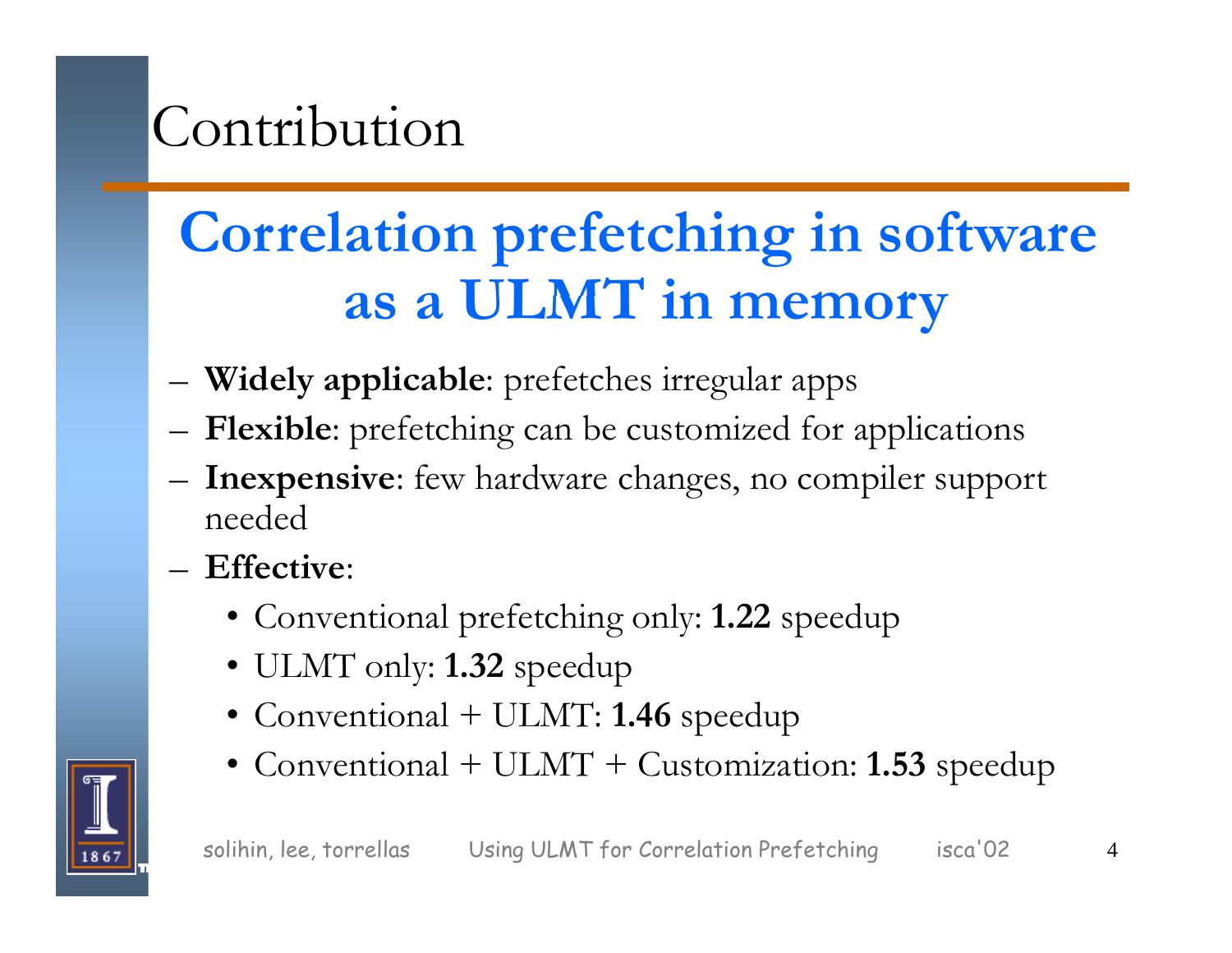## Proposed Scheme



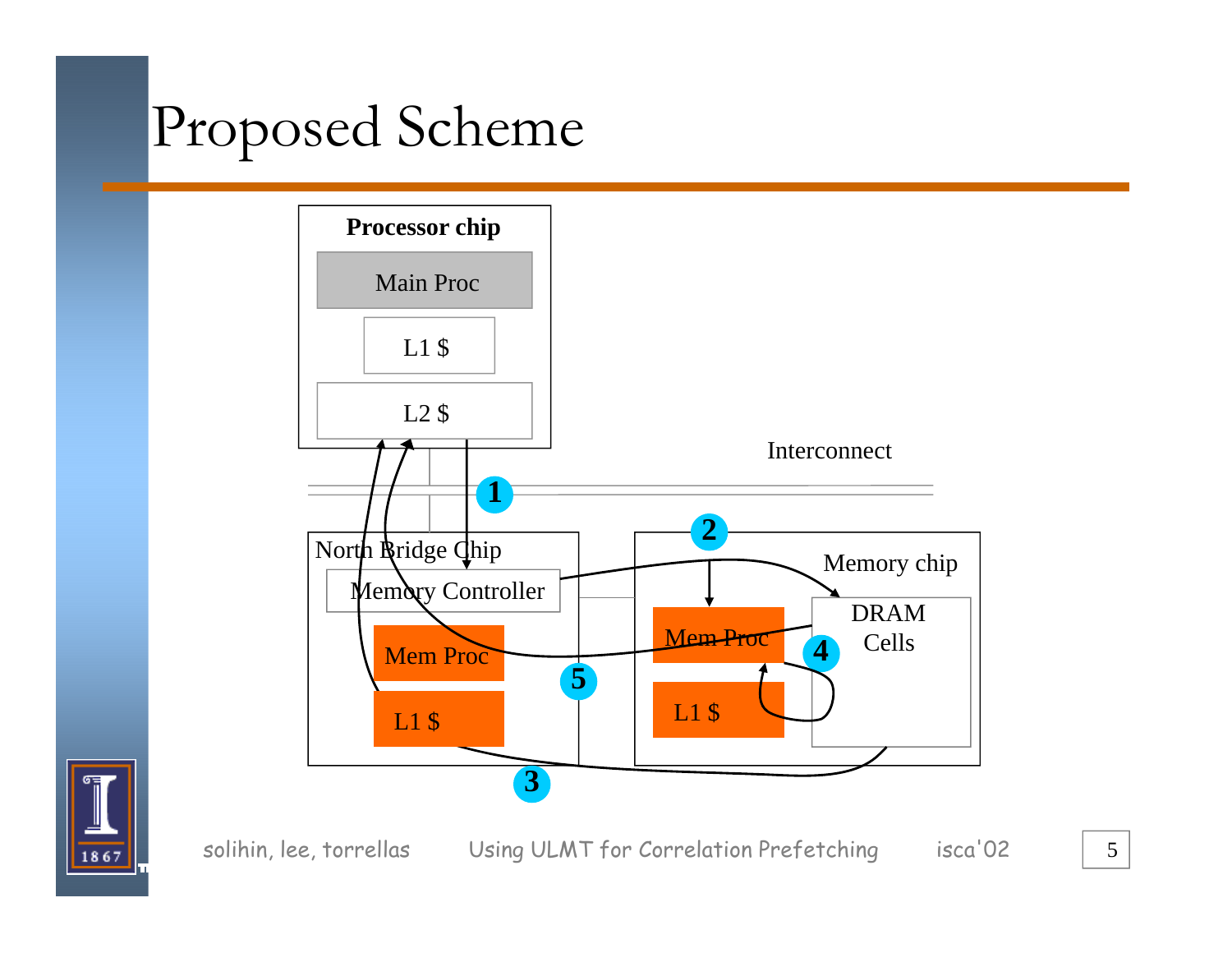

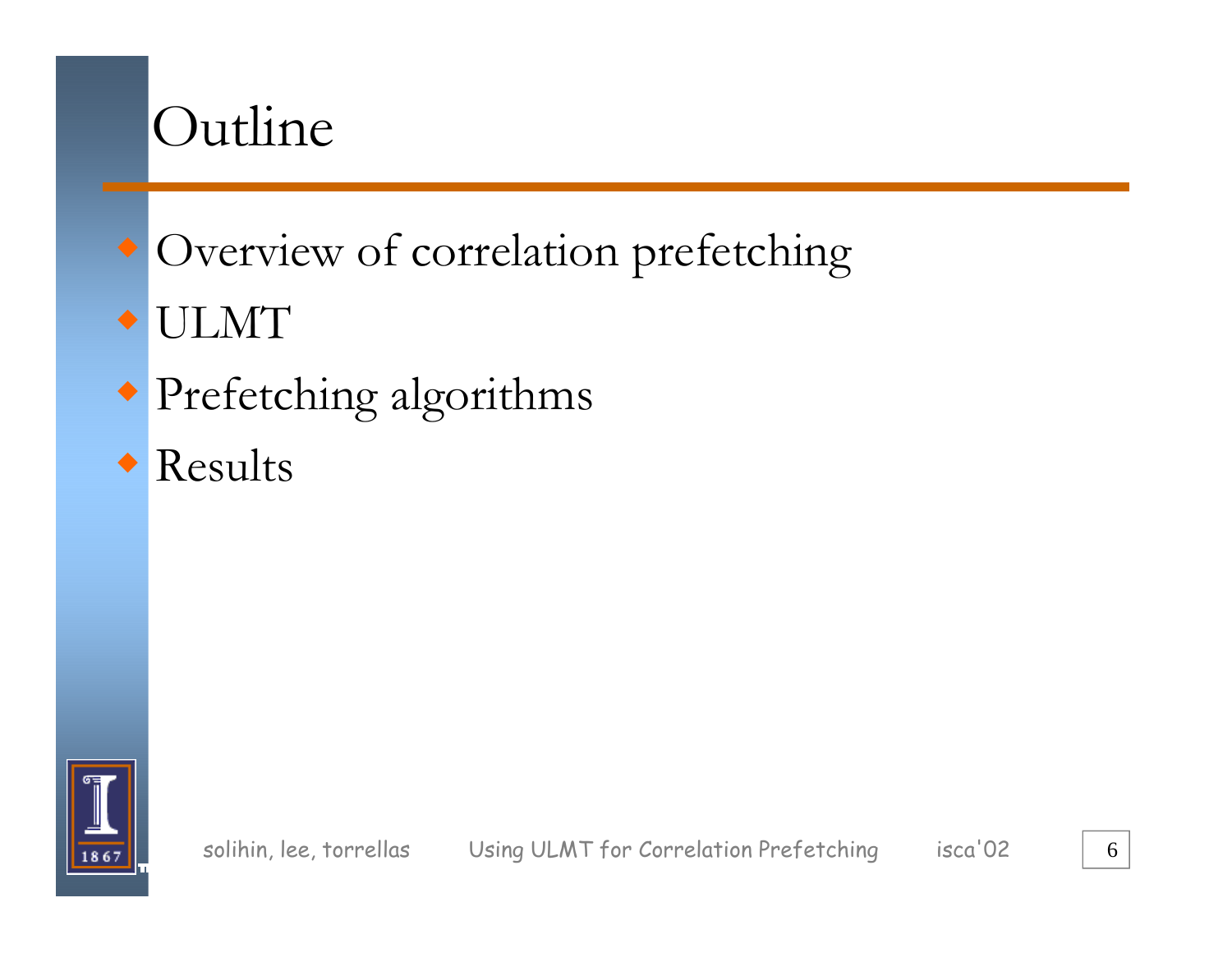## Correlation Prefetching [Joseph&Grunwald,97]

- Records sequences of miss addresses in a **correlation table**
- ♦ • When the head of a sequence is seen, prefetch the rest
- Effective: any miss patterns that repeat



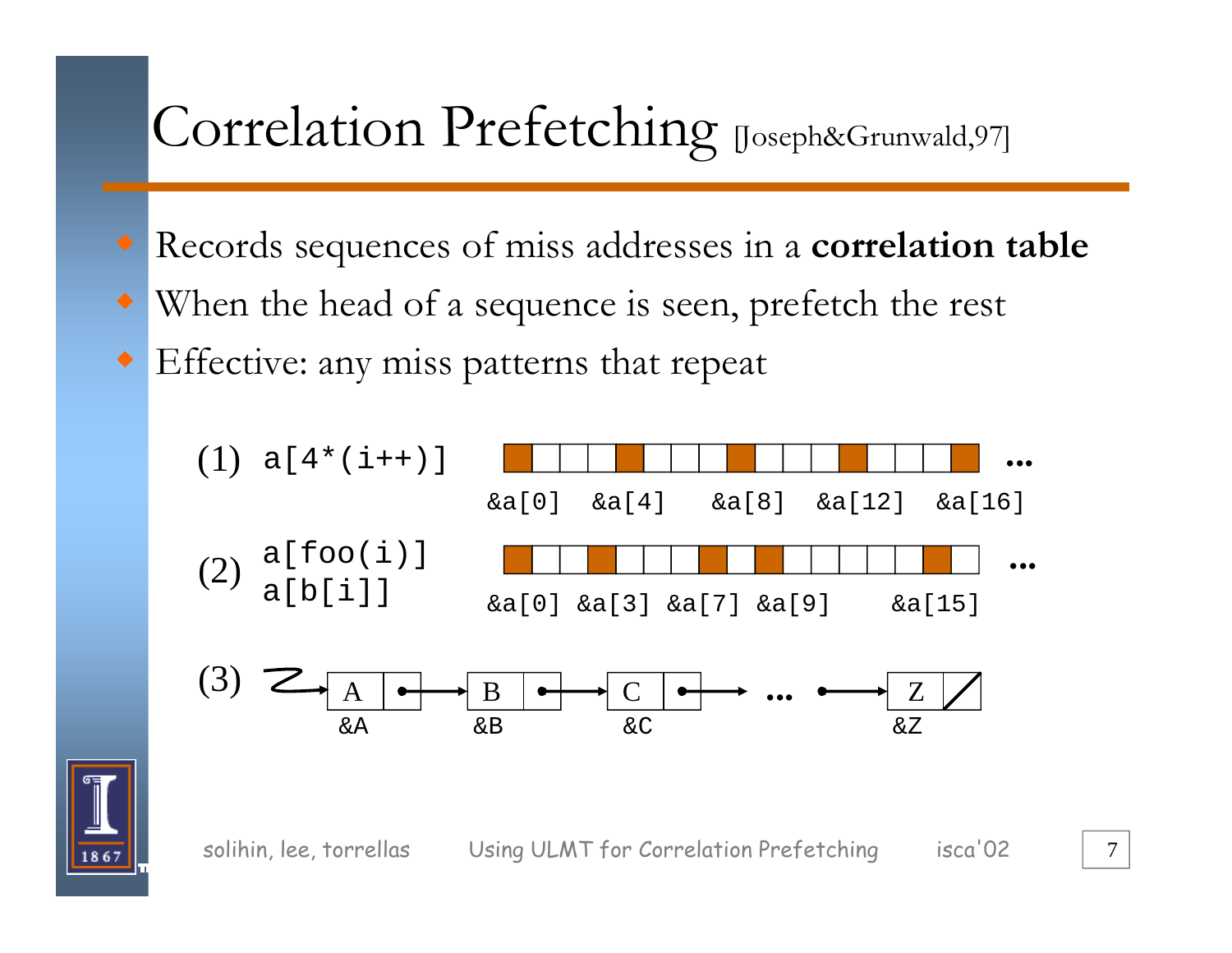# Proposal: ULMT + Correlation Pref

| <b>Aspects</b>              | <b>Past Correlation Pref</b>     | <b>ULMT</b>                 |  |
|-----------------------------|----------------------------------|-----------------------------|--|
| Prefetcher                  | <b>Custom hardware</b> [1-4]     | <b>General purpose core</b> |  |
| Location                    | On-chip at L1[1,2,4] or          | <b>Memory</b>               |  |
|                             | in Memory (buffering [3])        | (prefetching to L2)         |  |
| <b>Table cost</b>           | High $(1 - 7.6 \text{ MB SRAM})$ | Low (DRAM),                 |  |
|                             | $[1-4]$                          | dynamically allocated       |  |
| <b>Multiple apps</b>        | <b>Cross-pollution [1-4]</b>     | One instance per app        |  |
| <b>Custom &amp; control</b> | $\overline{N}$ o [1-4]           | Yes, by                     |  |
|                             |                                  | application/OS              |  |



[2] Charney&Reeves, TR 95

[1] Joseph&Grunwald, ISCA 97 [3] Alexander&Kedem, HPCA 96 [4] Lai, Fide, & Falsafi, ISCA 01

solihin, lee, torrellas Using ULMT for Correlation Prefetching isca'02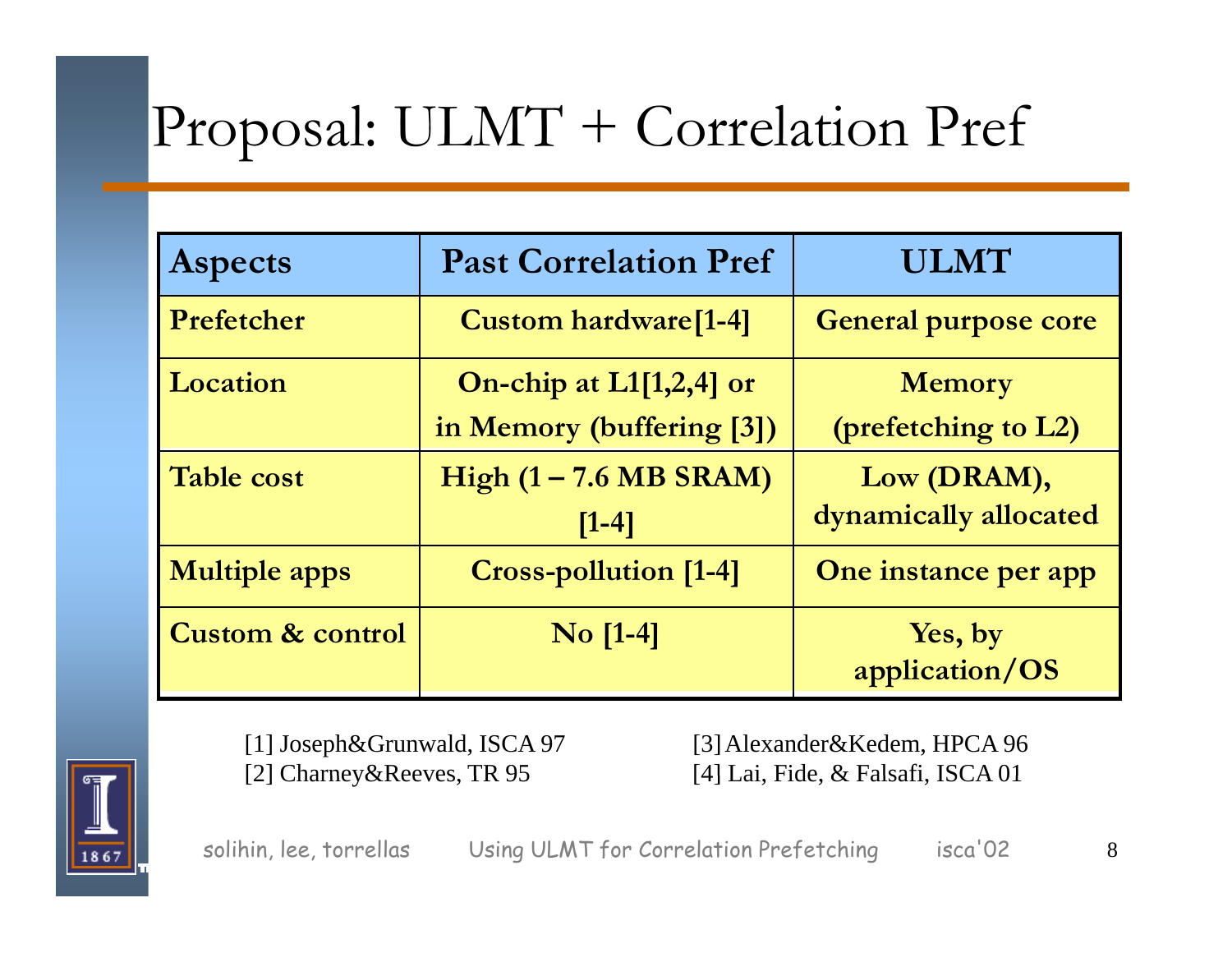# Timeline of ULMT Prefetching



- –lowest response time
- –- occupancy time < time between misses



♦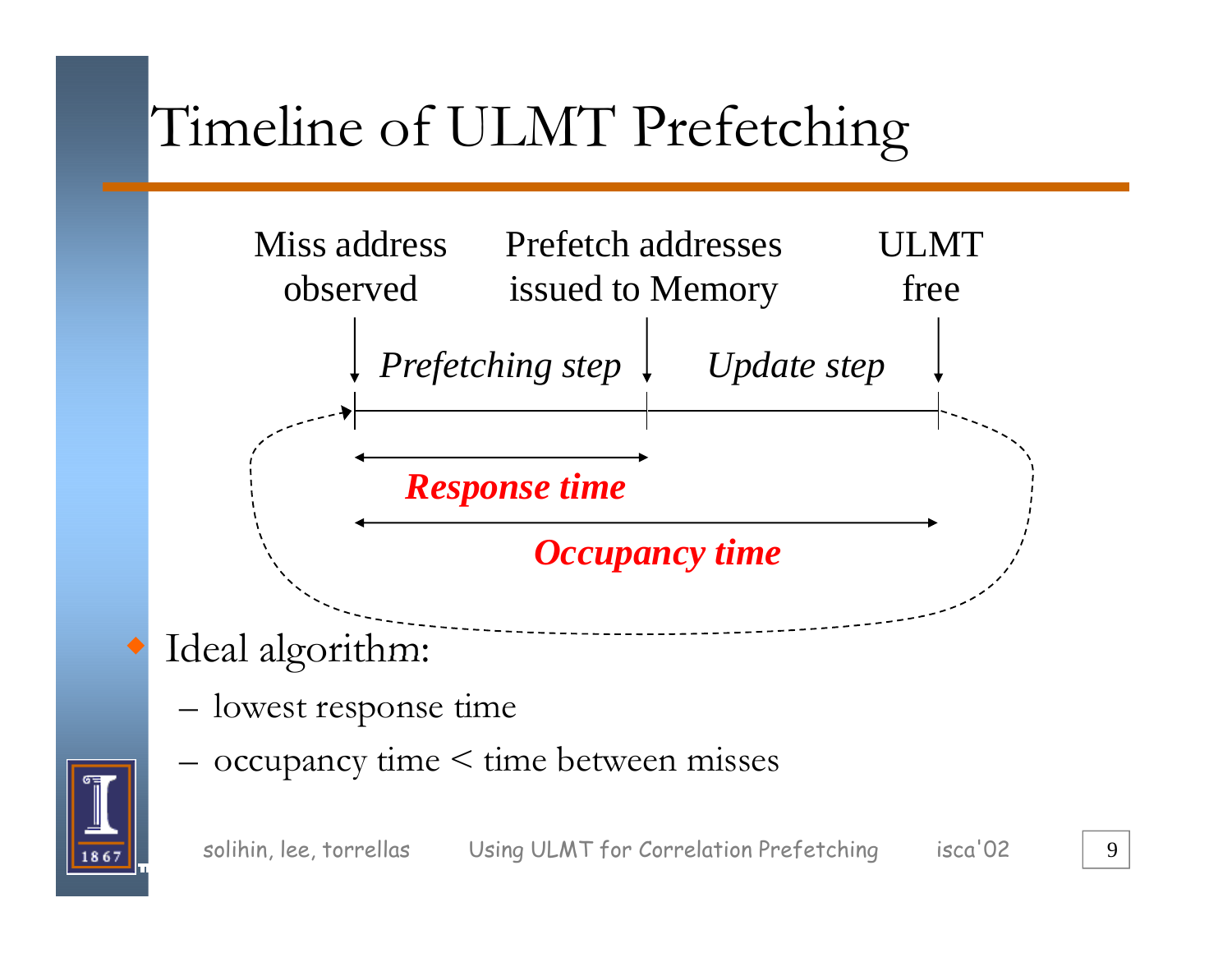## Correlation Table

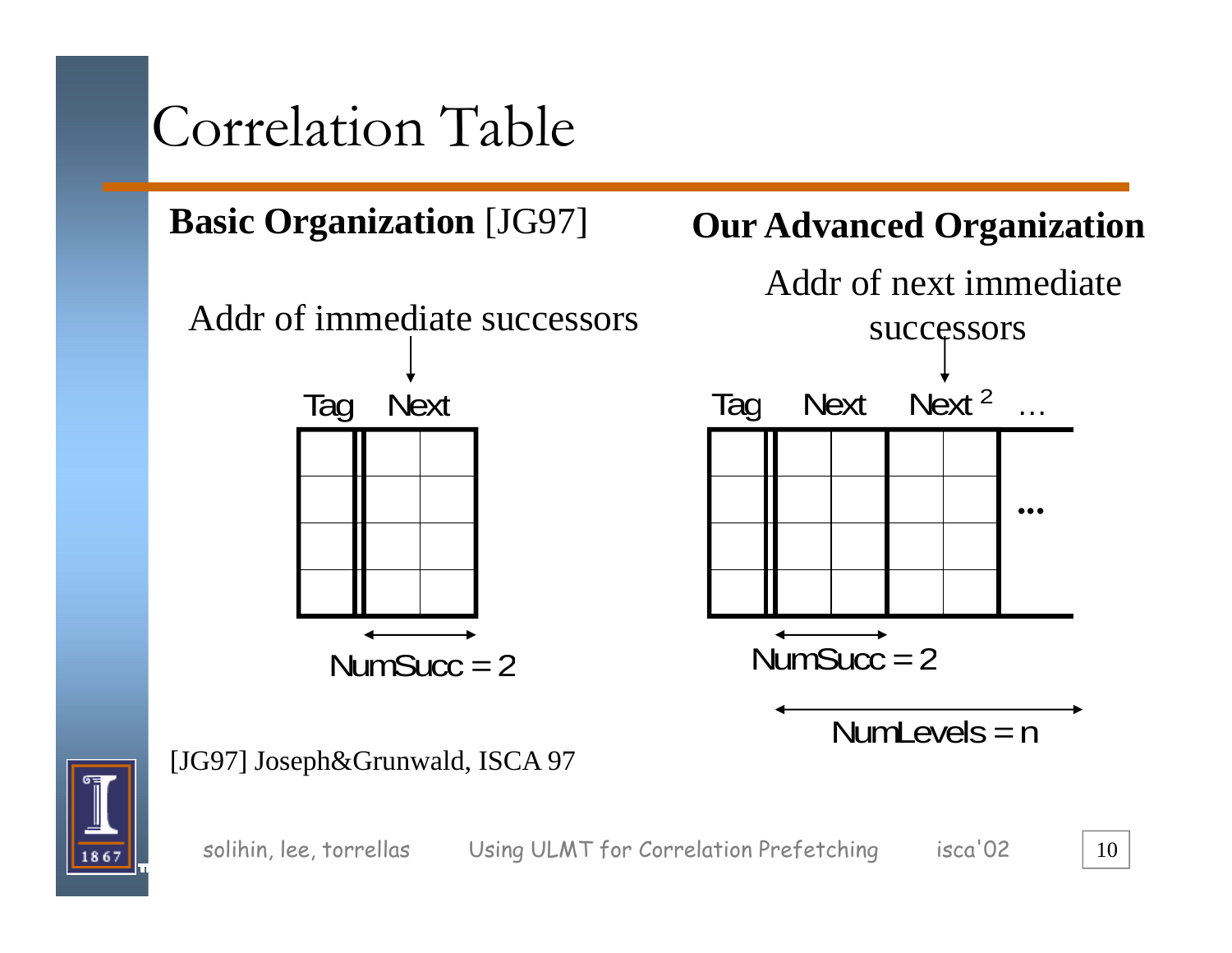



#### **Our Advanced Organization**



**Current miss** A, B, C, A, D, C, ...



solihin, lee, torrellas

Using ULMT for Correlation Prefetching

isca'02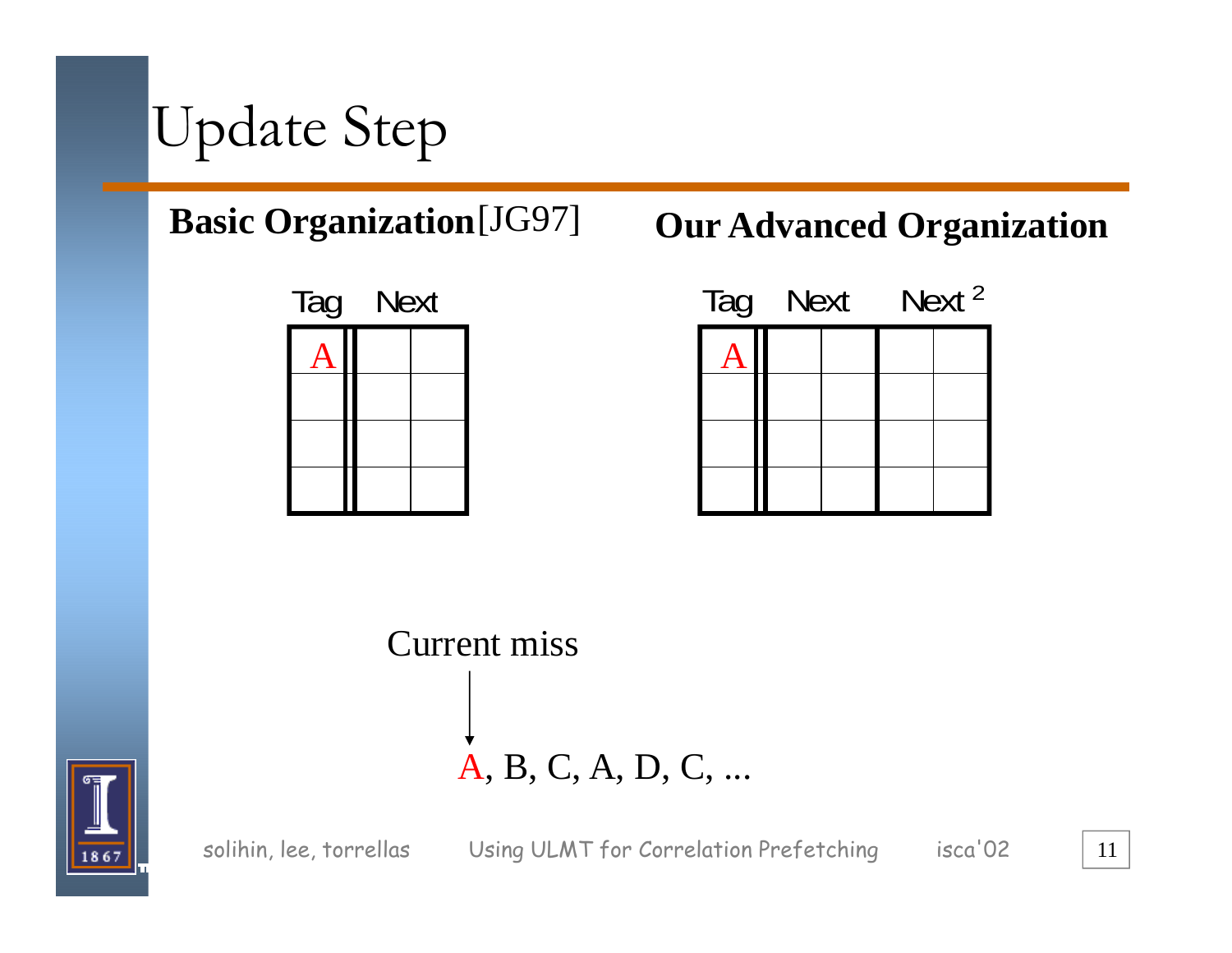



#### **Our Advanced Organization**



**Current miss** A, B, C, A, D, C, ...



solihin, lee, torrellas

Using ULMT for Correlation Prefetching

12

isca'02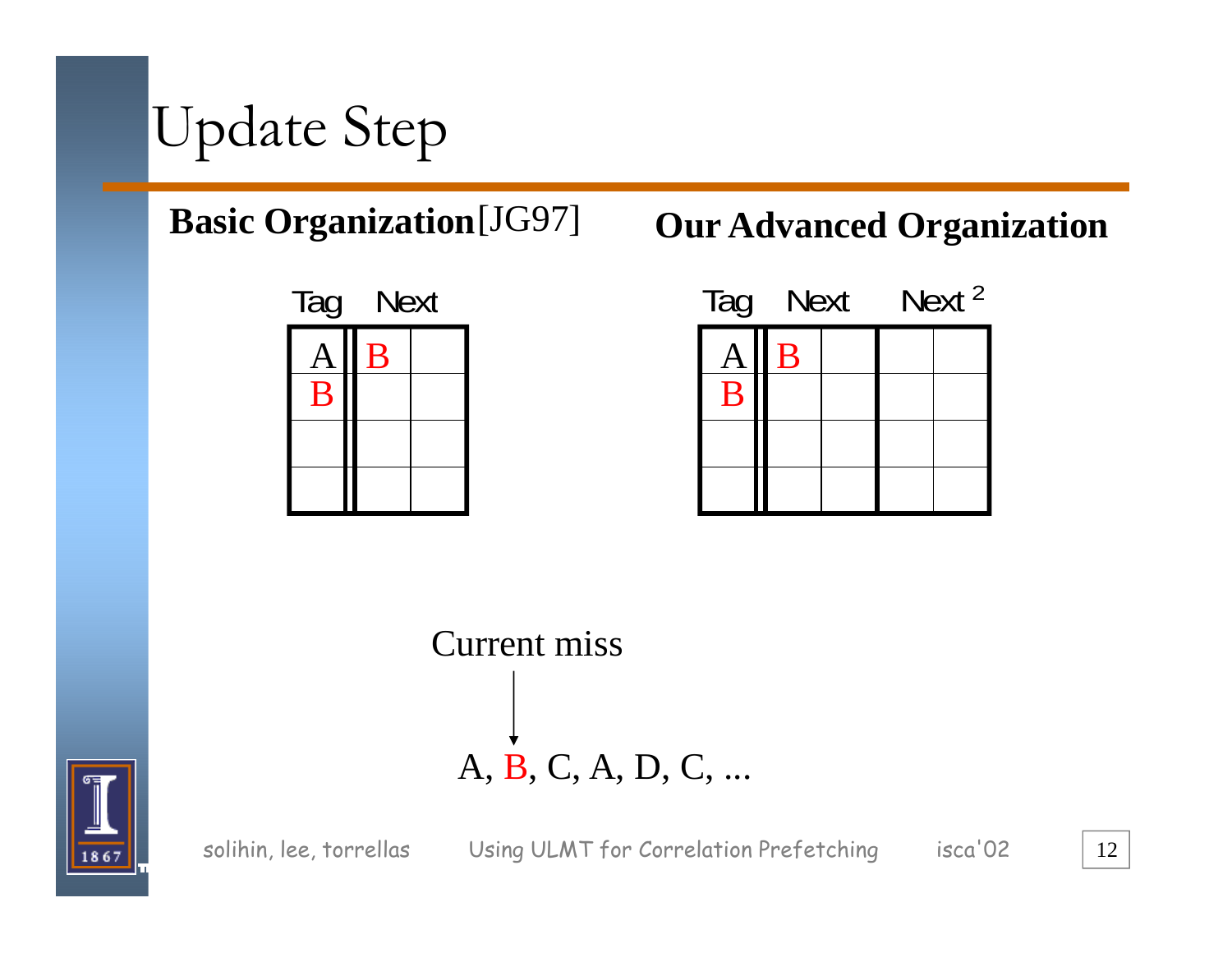



#### **Our Advanced Organization**







solihin, lee, torrellas

isca'02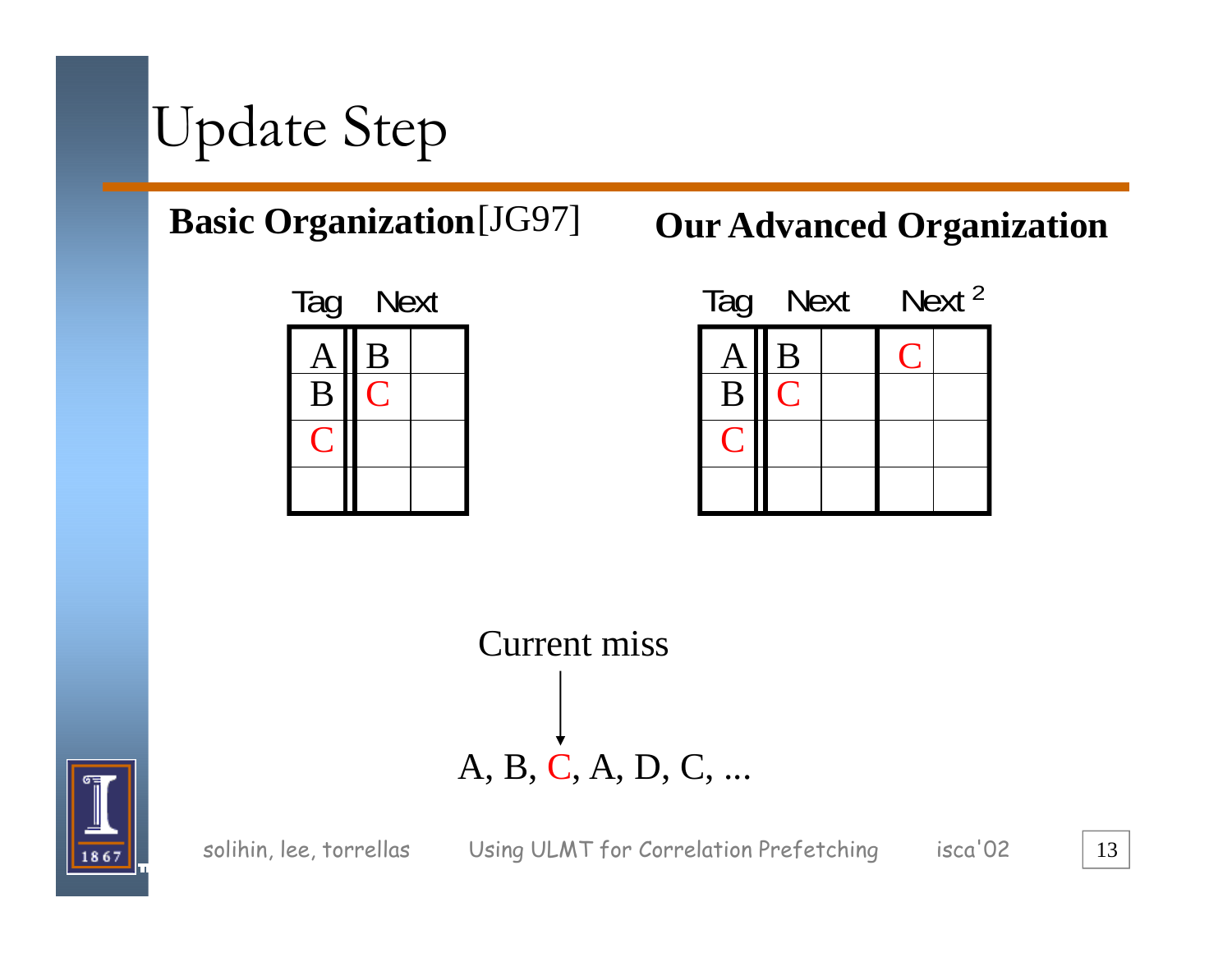



#### **Our Advanced Organization**







solihin, lee, torrellas

14

isca'02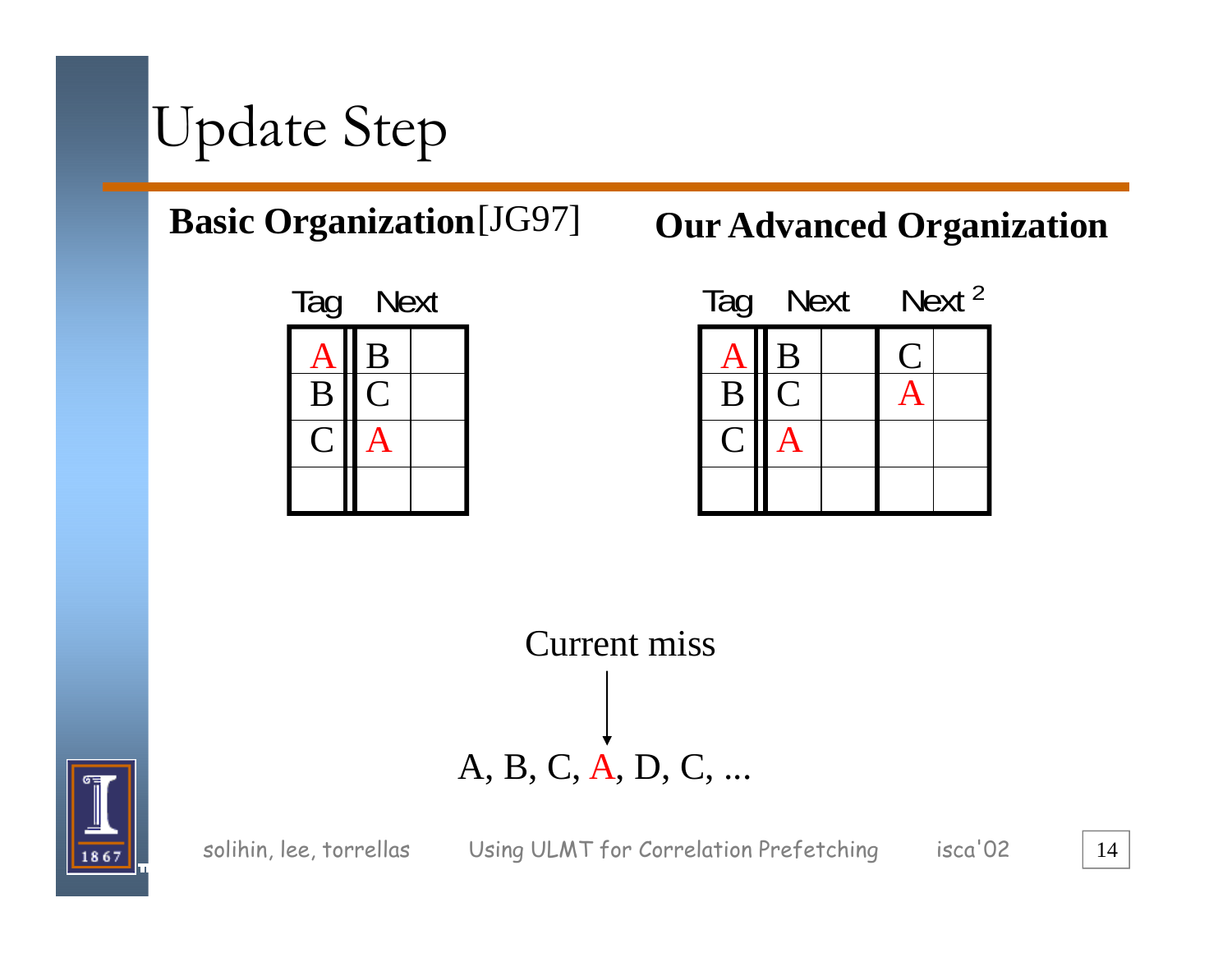



#### **Our Advanced Organization**







solihin, lee, torrellas

Using ULMT for Correlation Prefetching

15

isca<sup>'</sup>02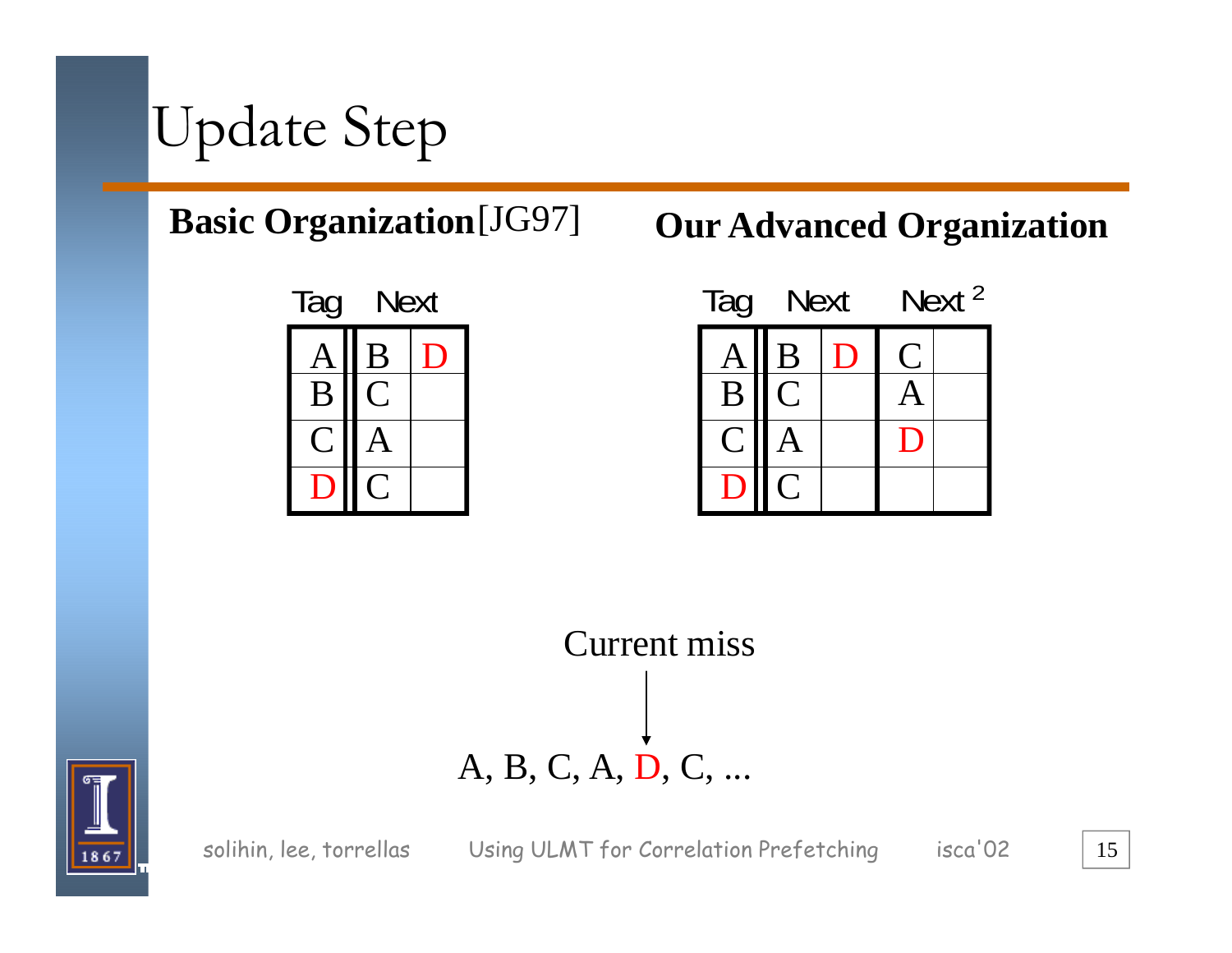



#### **Our Advanced Organization**







solihin, lee, torrellas

Using ULMT for Correlation Prefetching

16

isca<sup>'</sup>02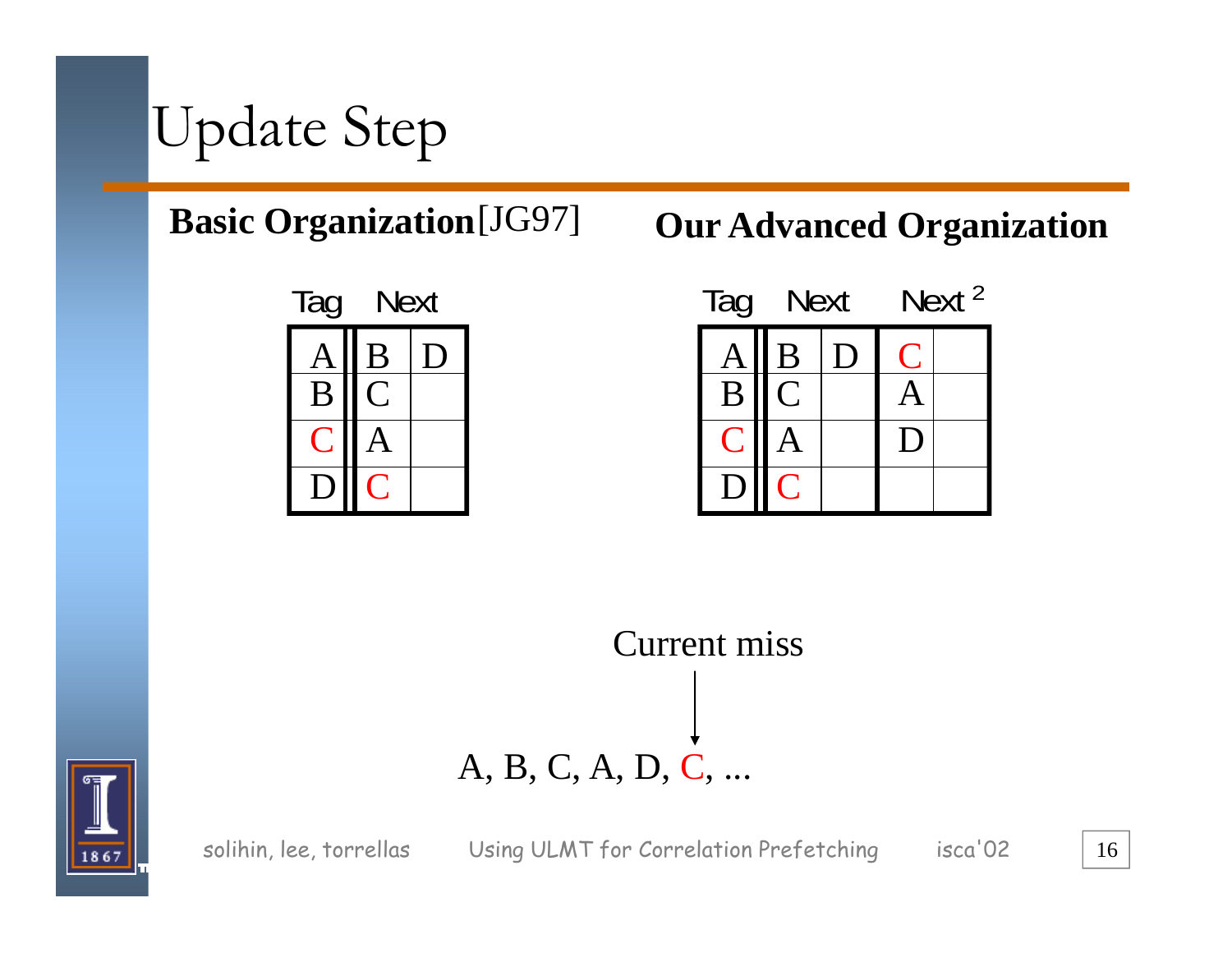## Prefetching Step

On miss A



**Basic**: 1 miss ⇒ next misses

- no far ahead prefetching
- low coverage and late prefetches high coverage

#### **Basic + Chaining**:

-- high response time

#### On miss A **Basic Organization**[JG97] **Our Advanced Organization**



**Advanced**: 1 miss  $\Rightarrow$  next, next<sup>2</sup>, ...

- far ahead prefetching
- 
- more timely prefetches
- low response time
- more accurate



solihin, lee, torrellas Using ULMT for Correlation Prefetching isca'02 17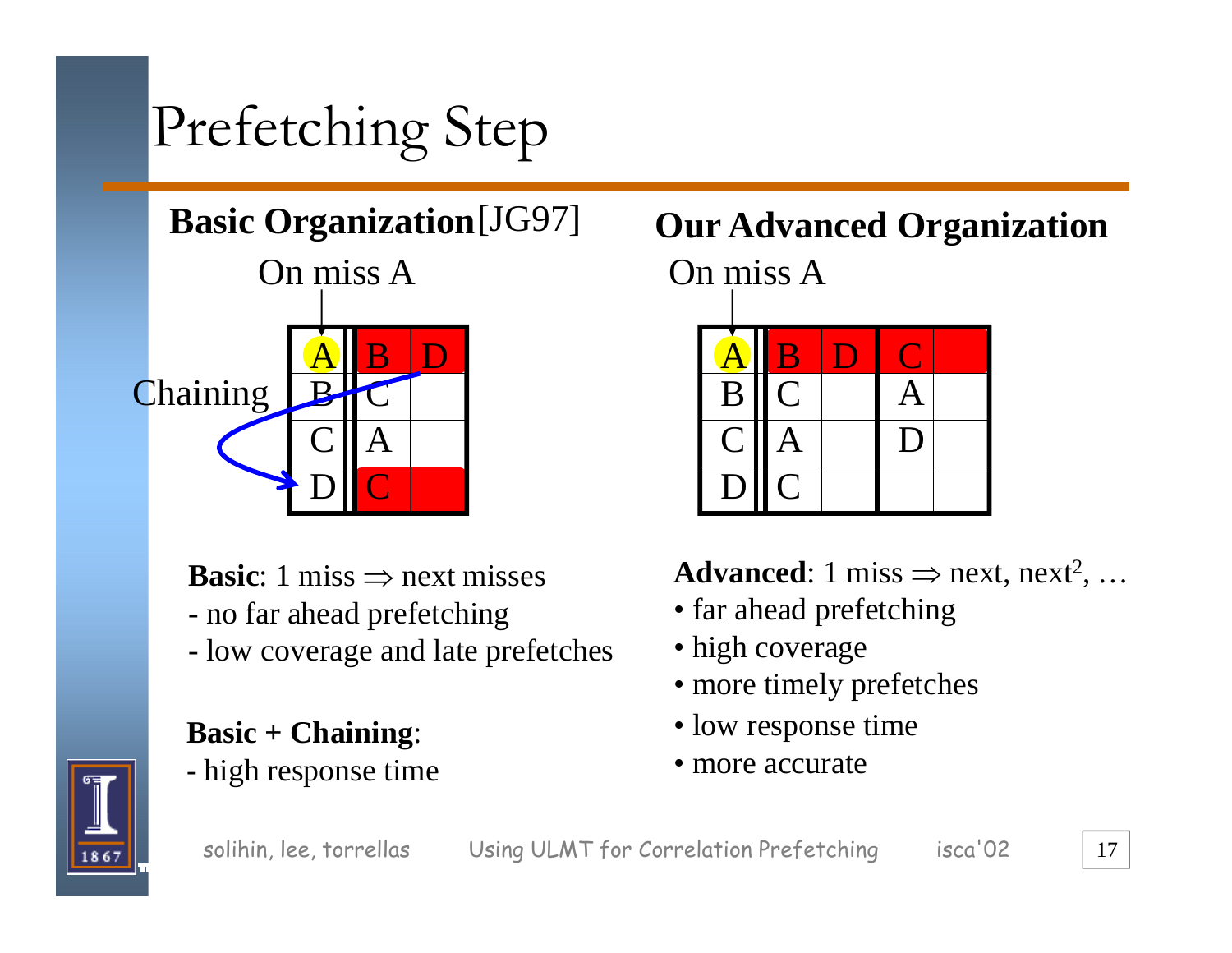## Advanced Improves Accuracy

**Basic Organization** [JG97]

**Our Advanced Organization** 



|                             |                 |   | $\overline{\mathsf{C}}$ |   | D |  |
|-----------------------------|-----------------|---|-------------------------|---|---|--|
| $\frac{\text{A}}{\text{B}}$ | $\frac{B}{C}$   | E | $\overline{D}$          | F |   |  |
|                             | $C \parallel D$ |   |                         |   |   |  |
| D                           |                 |   |                         |   |   |  |
| E                           | <sup>F</sup>    |   |                         |   |   |  |

On miss A, B, C, D, ..., A, B, C, D, ..., A, B, C, D, ..., B, E, F, ..., A  $\Rightarrow$  ideally prefetch B,C,D



solihin, lee, torrellas

Using ULMT for Correlation Prefetching isca'02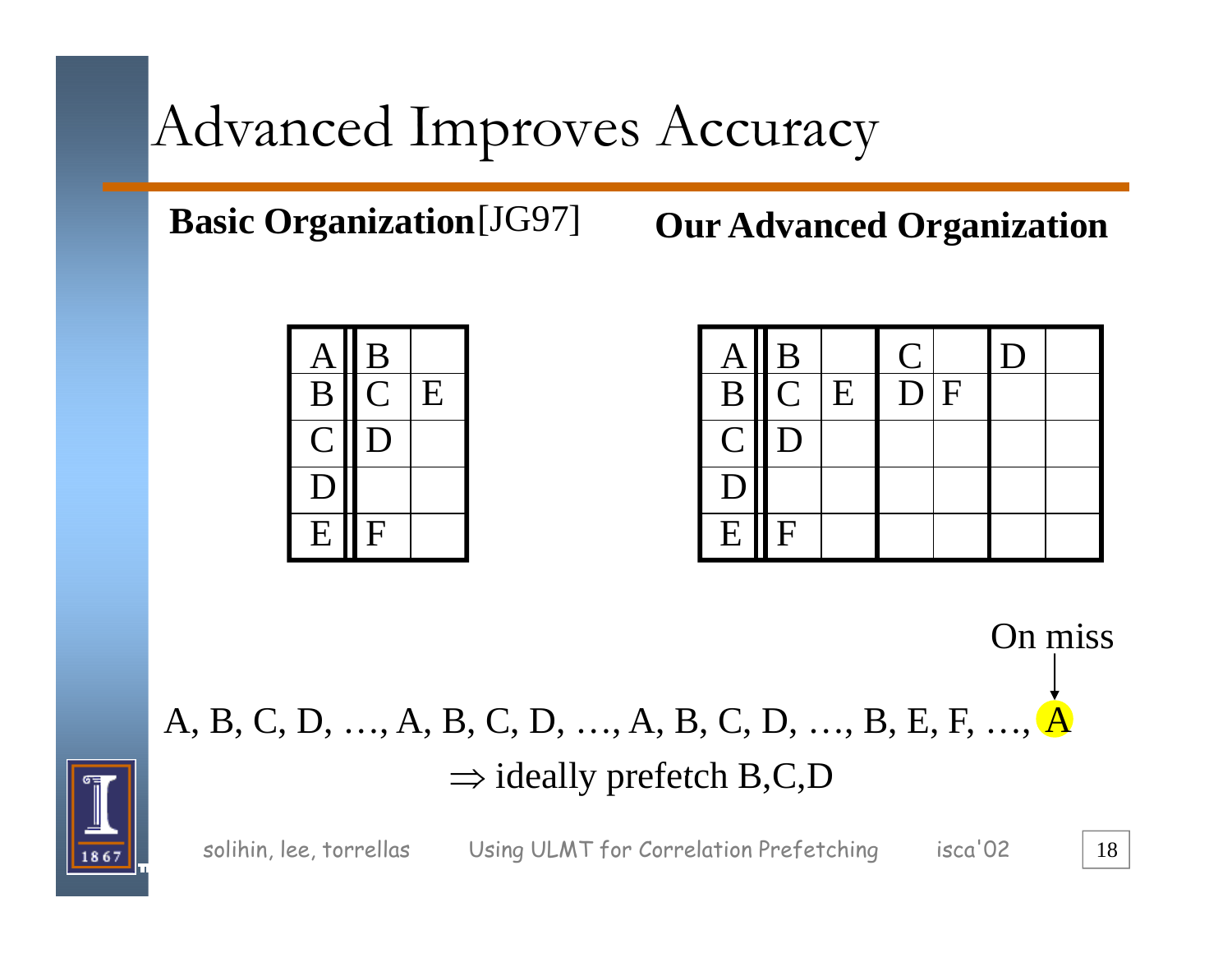## Advanced Improves Accuracy

On miss A



 On miss A **Basic Organization**[JG97] **Our Advanced Organization**



B prefetched (Basic) B, C, E, F prefetched (Basic+Chaining) B, C, D prefetched On miss

A, B, C, D, …, A, B, C, D, …, A, B, C, D, …, B, E, F, …, A  $\Rightarrow$  ideally prefetch B,C,D



solihin, lee, torrellas Using ULMT for Correlation Prefetching isca'02 | 19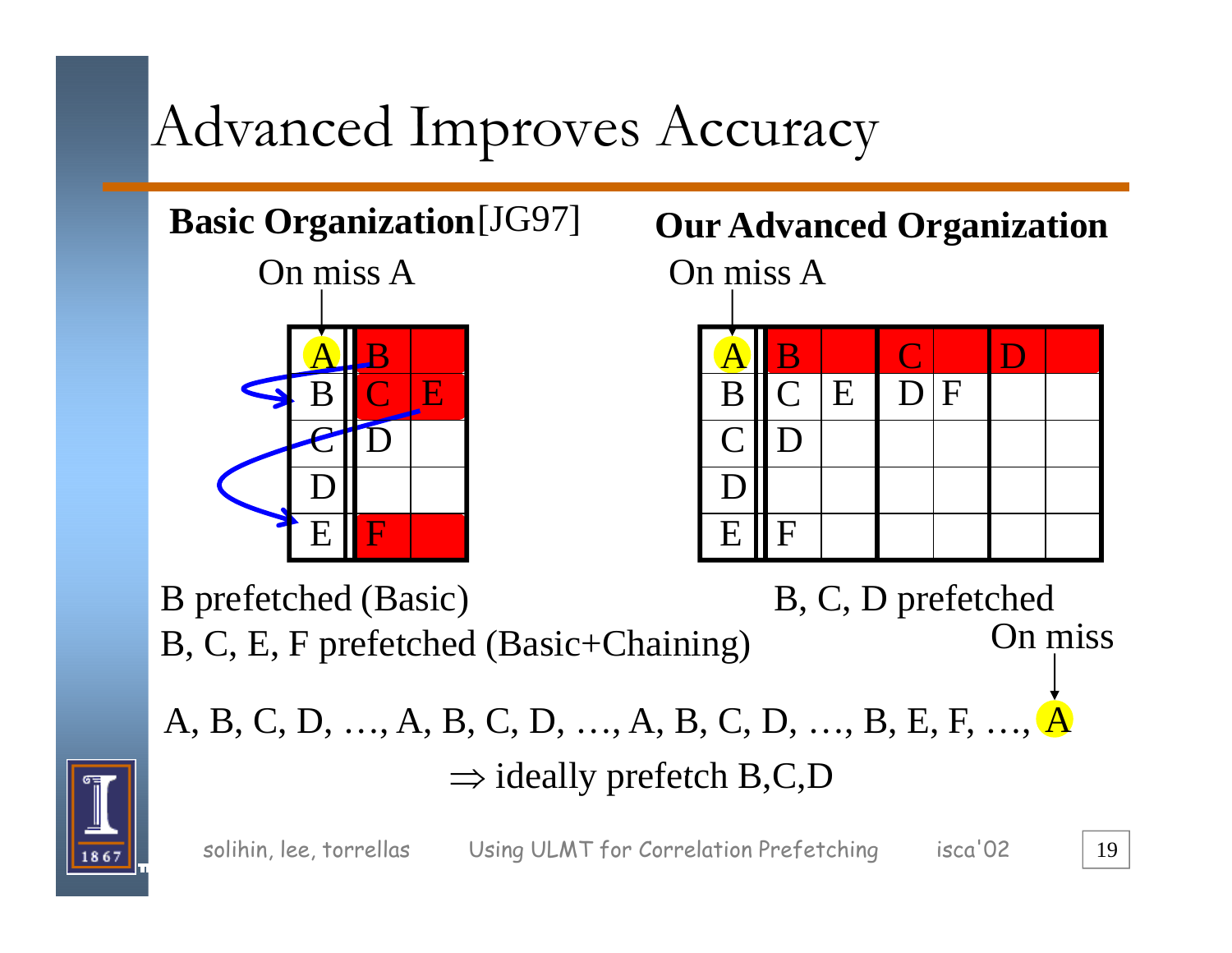## Simulation Environment

#### Main processor:

- 1.6 GHz, 6-issue out-of-order
- L1: 2-way 16 KB; L2: 4-way 512 KB
- Mem: 152 ns round-trip (RT)
- $\bullet$  Memory processor:
	- 800 MHz, 2-issue out-of-order, integer only
	- L1: 2-wa y 32 KB
	- Mem: 63 ns RT (in NorthBridge), 35 ns cycle RT (in DRAM)
- Bus bandwidth: 3.2 GB/sec
- Correlation table: app-specific (64K entries, 3 levels, 2 successors)
	- Applications: memory intensive, mostly irregular
		- Specint2000, Specfp2000, NAS, Olden Specint2000, Specfp2000, NAS,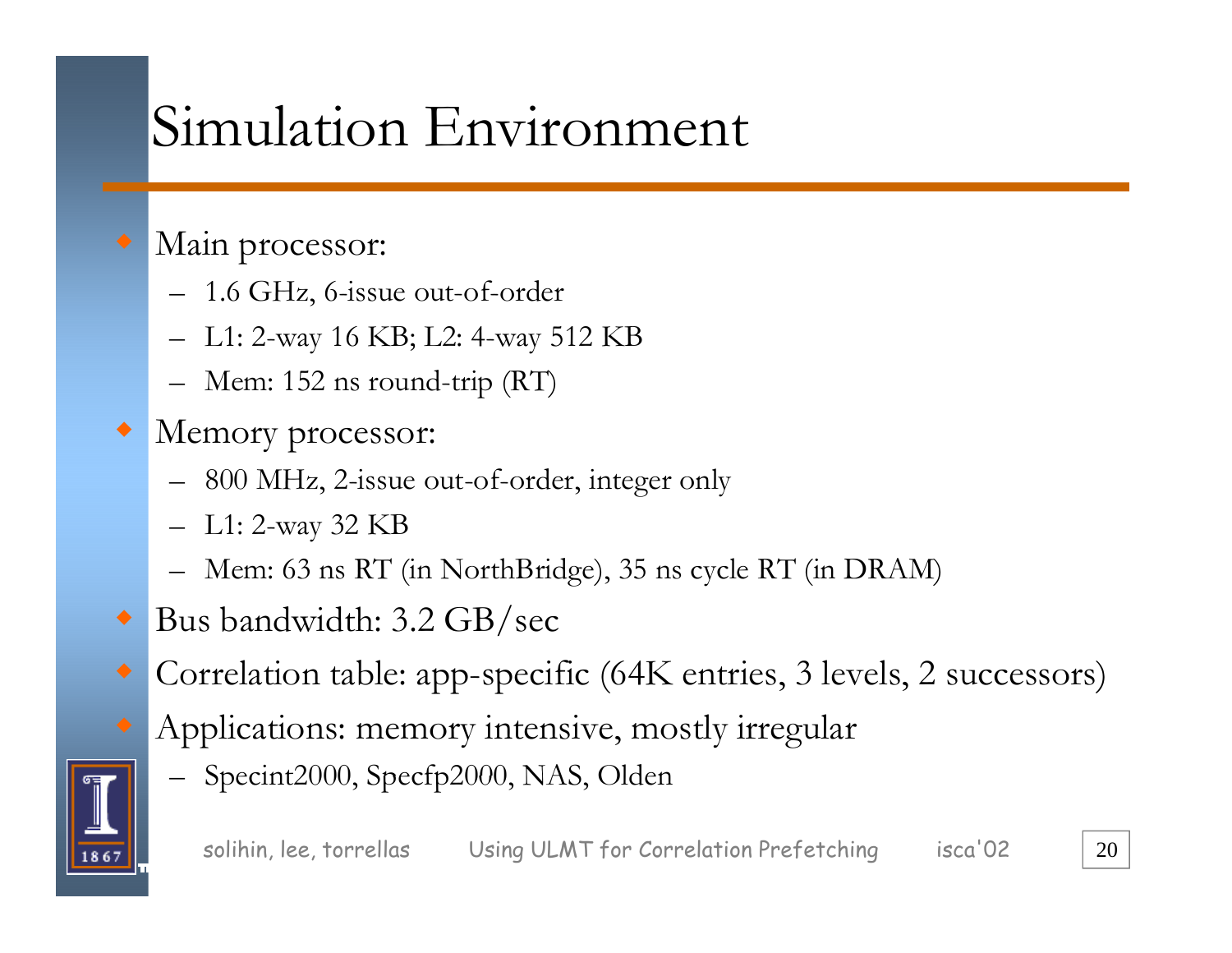## Predictability of Miss Sequences

100 90 **Predictability of Miss Sequences** 80 Next Next<sup>3</sup> 70 60  $\underline{A}, B, C, D$ 50  $Next<sup>2</sup>$ 40 30 20 10  $\mathbf 0$ Equake Sparse ပ္ပ Gap Tree 匸 Ncf Parser Average NST

 $\rightarrow$  Next  $\rightarrow$  Next2  $\rightarrow$  Next3

#### · Miss sequences are predictable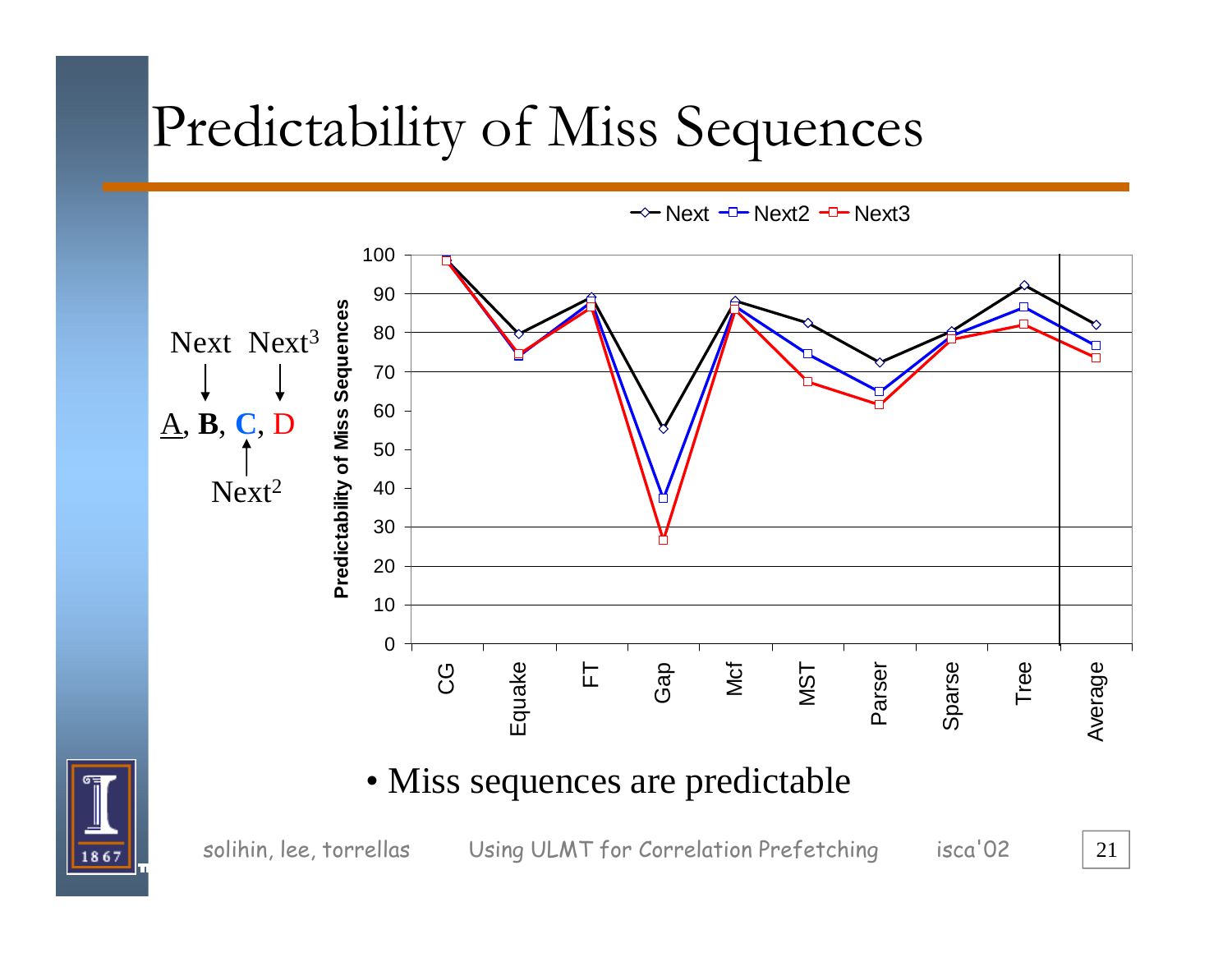### Execution Time (Mem Proc in DRAM)



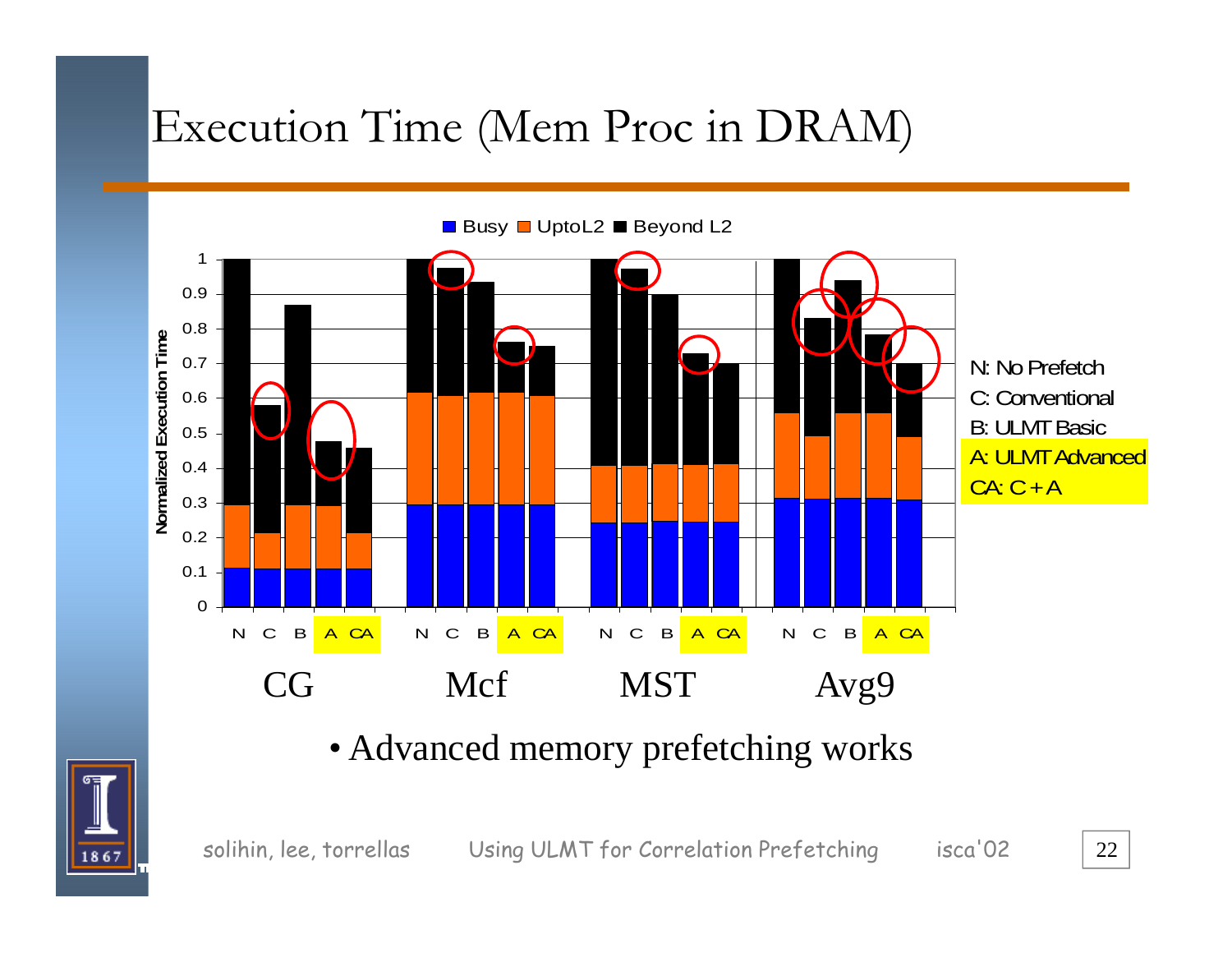### Customization Delivers Further Gains



#### **Types of Customization:**

- CG: ULMT includes n-stream stride prefetcher
- MST: ULMT prefetches up to 4 levels of successors (high predictability)

Simple customization successful in some apps

 $isca'02$ 



solihin, lee, torrellas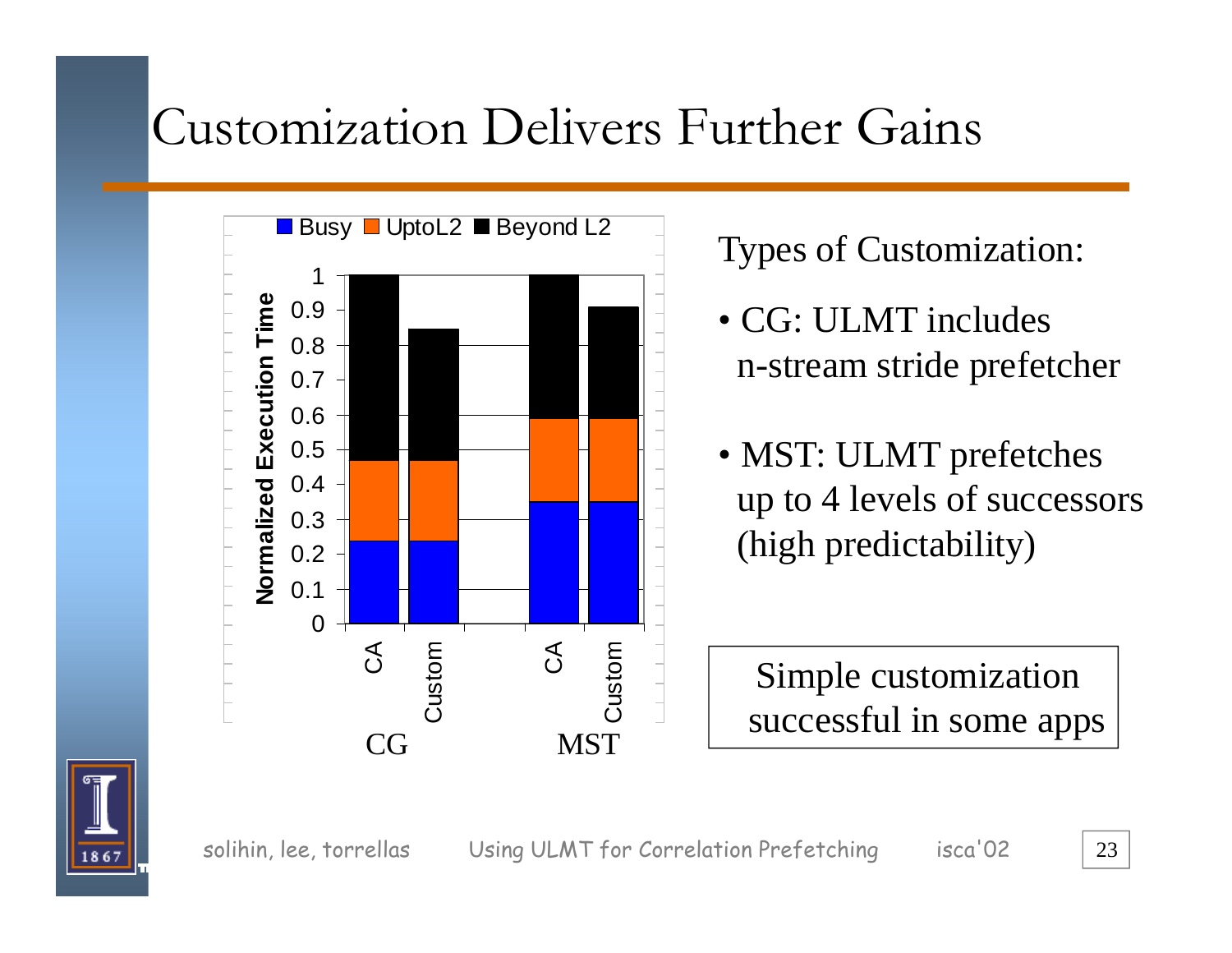## Other Results

- More on predictability
- *Timing analysis*
- Prefetching effectiveness
- $\bullet$  Bus utilization
- Processor in North Bridge vs. DRAM
	- Comparable speedups
- $\bullet$  OS issues

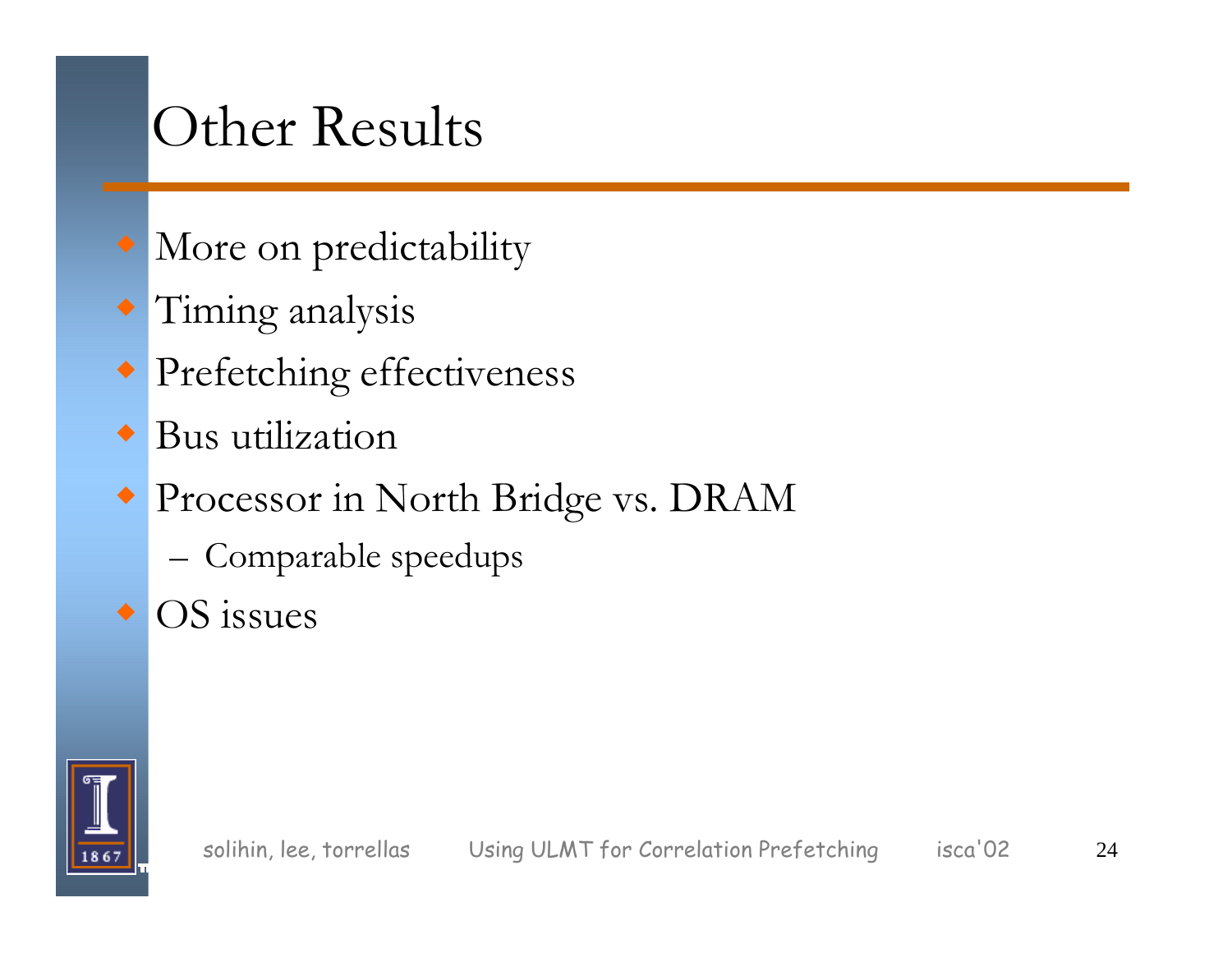## Conclusions

- Simple Intelligent Memory: performance ↑ significantly
- ♦ Correlation prefetching in ULMT is effective
	- Conventional only: 1.22 speedup
	- –— ULMT only: 1.32 speedup
	- –ULMT + Conventional: 1.46 speedup
	- – $-$  ULMT + Conventional + Customization: 1.53 speedup
- Flexible systems: customizable
- Few hardware changes
- No compiler support needed

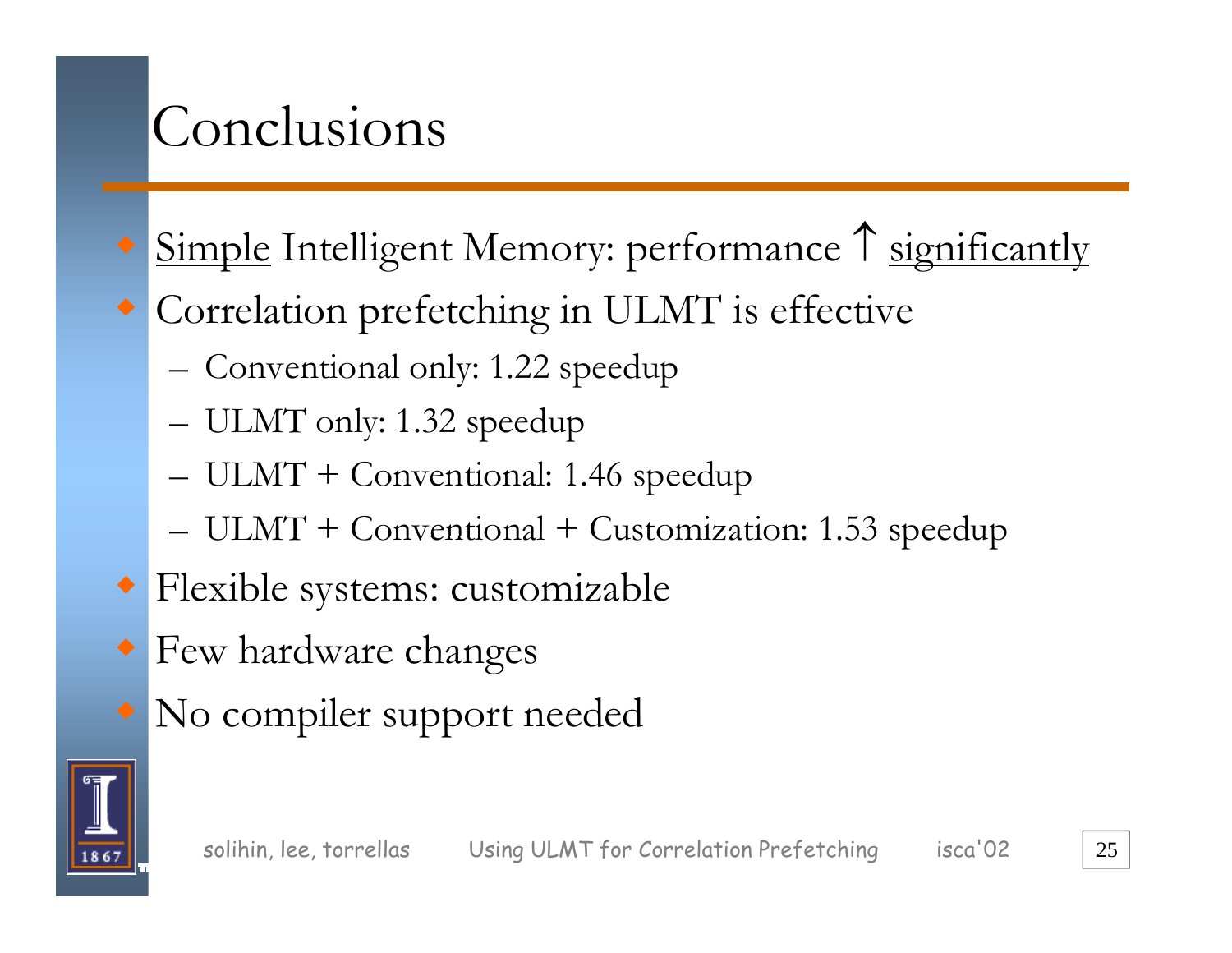# Using a User-Level Memory Thread for Correlation Prefetching

**Yan Solihin<sup>1</sup> Jaejin Lee<sup>2</sup> Josep Torrellas <sup>1</sup> Torrellas1 1** University of Illinois at Urbana-Champaign **2** Michigan State University

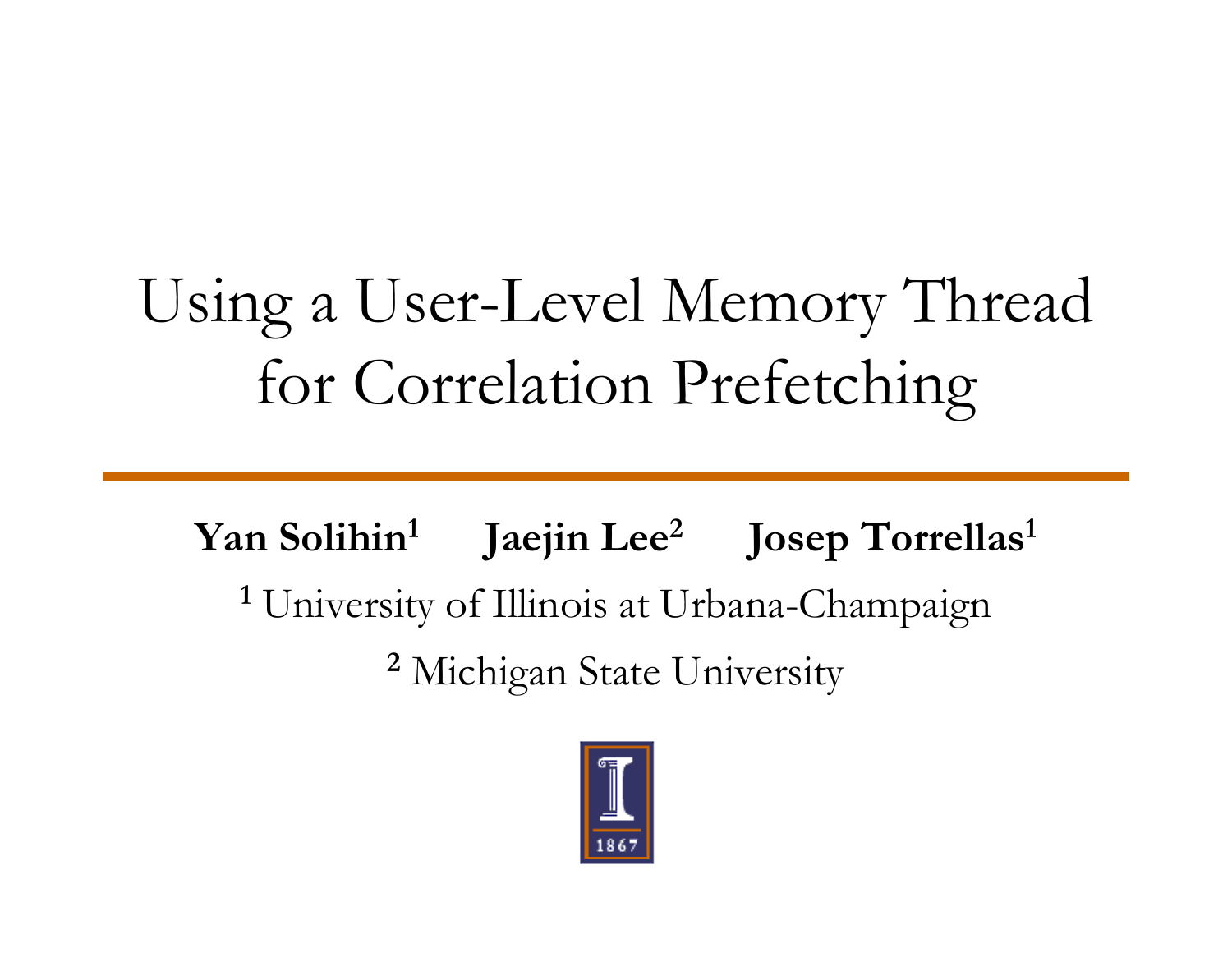# Slide Map

- $\begin{picture}(20,20) \put(0,0){\line(1,0){10}} \put(15,0){\line(1,0){10}} \put(15,0){\line(1,0){10}} \put(15,0){\line(1,0){10}} \put(15,0){\line(1,0){10}} \put(15,0){\line(1,0){10}} \put(15,0){\line(1,0){10}} \put(15,0){\line(1,0){10}} \put(15,0){\line(1,0){10}} \put(15,0){\line(1,0){10}} \put(15,0){\line(1,0){10}} \put(15,0){\line(1$ (example)(vs. past work)
- $\blacklozenge$ (architecture and mechanism)
- $\blacklozenge$ (timeline)
- $\blacklozenge$ (update and prefetching steps)
- $\blacklozenge$ • <u>Accuracy of Chaining vs.</u> Advanced
- ♦ Results (params) (predictability) exectime) (custom) and the multichip
- ♦ Size of correlation table
- $\blacklozenge$ Additional Results (L0pred) (Chain vs. Adv) (time between misses) (response time) (MC) (Effectiveness) (Bus)
- OS Issues (multitasking) (page remap) (sharing)
- ◆ Multichip DRAM
- ◆ (Related work)

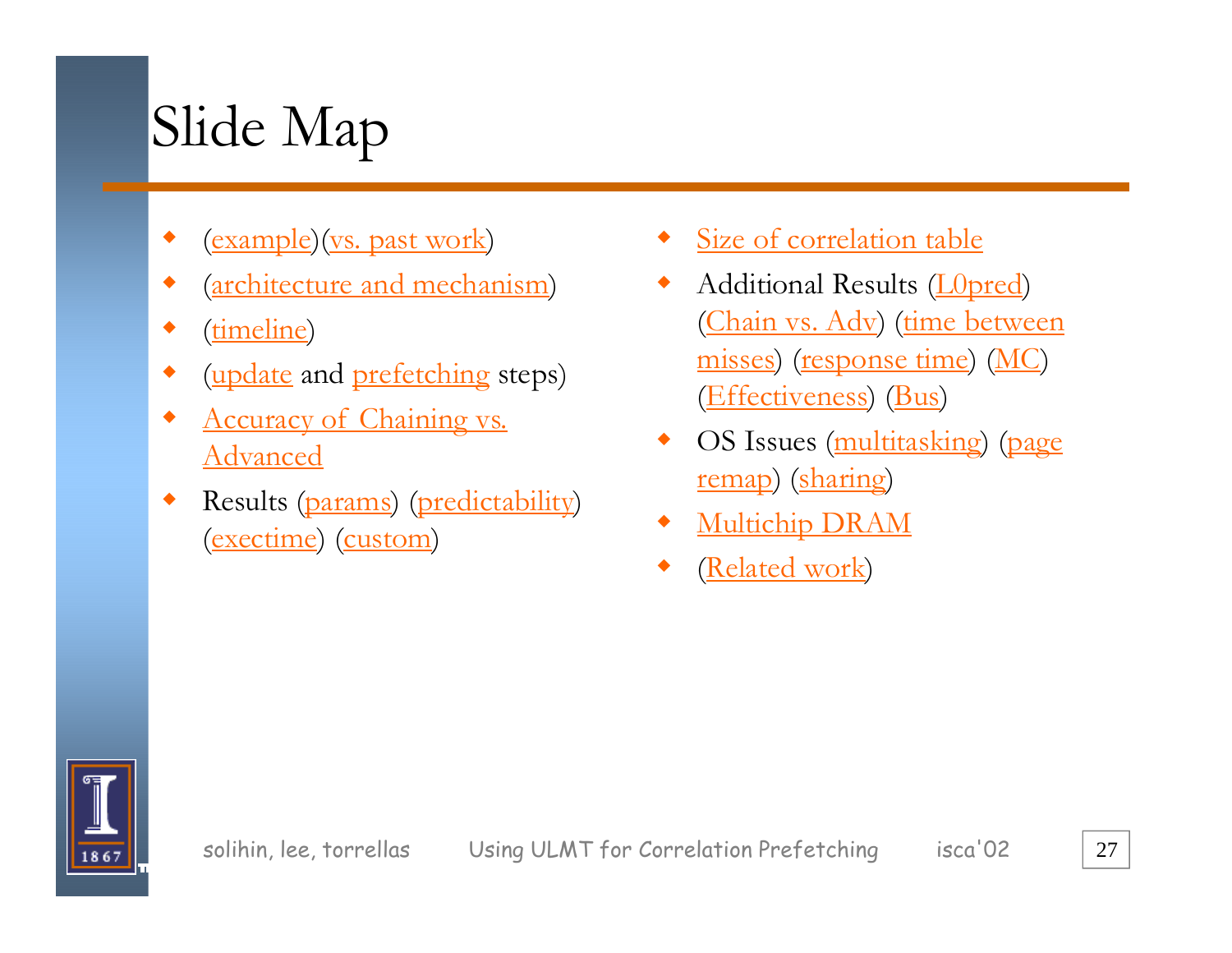## Correlation Table Size

| App        | <b>Basic (MB)</b> | <b>Advanced (MB)</b> |
|------------|-------------------|----------------------|
| CG         | 1.3               | 1.8                  |
| Equake     | 2.5               | 3.5                  |
| FT         | 5.0               | 7.0                  |
| Gap        | 2.5               | 3.5                  |
| Mcf        | 0.6               | 0.9                  |
| <b>MST</b> | 5.0               | 7.0                  |
| Parser     | 2.5               | 3.5                  |
| Sparse     | 5.0               | 7.0                  |
| Tree       | 0.2               | 0.2                  |
| Average    | 2.7               | 3.8                  |

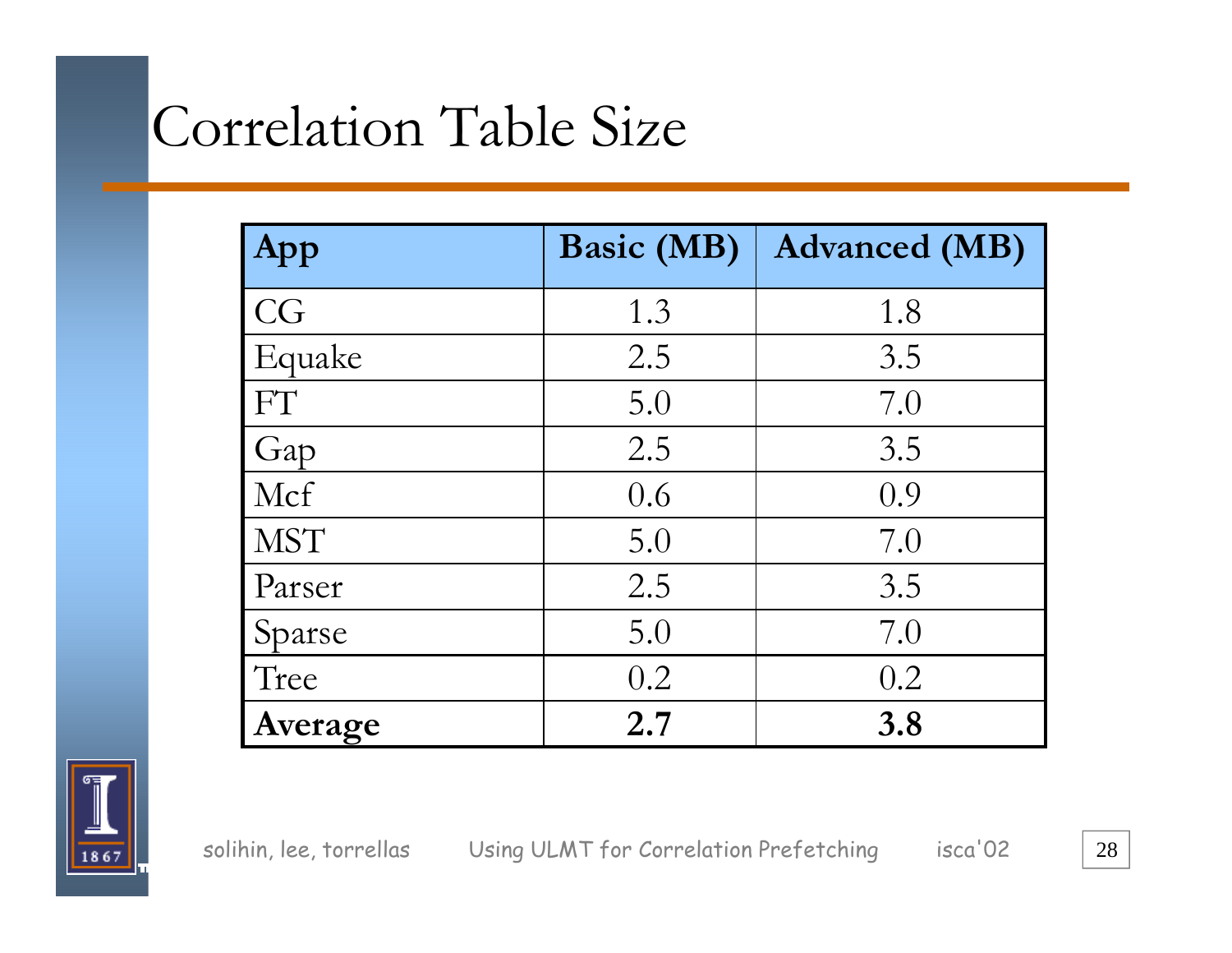## Predictability of Miss Addresses

 $\rightarrow$  Seq4  $\rightarrow$  Base/Chain/Repl  $\rightarrow$  Combined



 Miss patterns are application-specific Base is able to capture most of the patterns

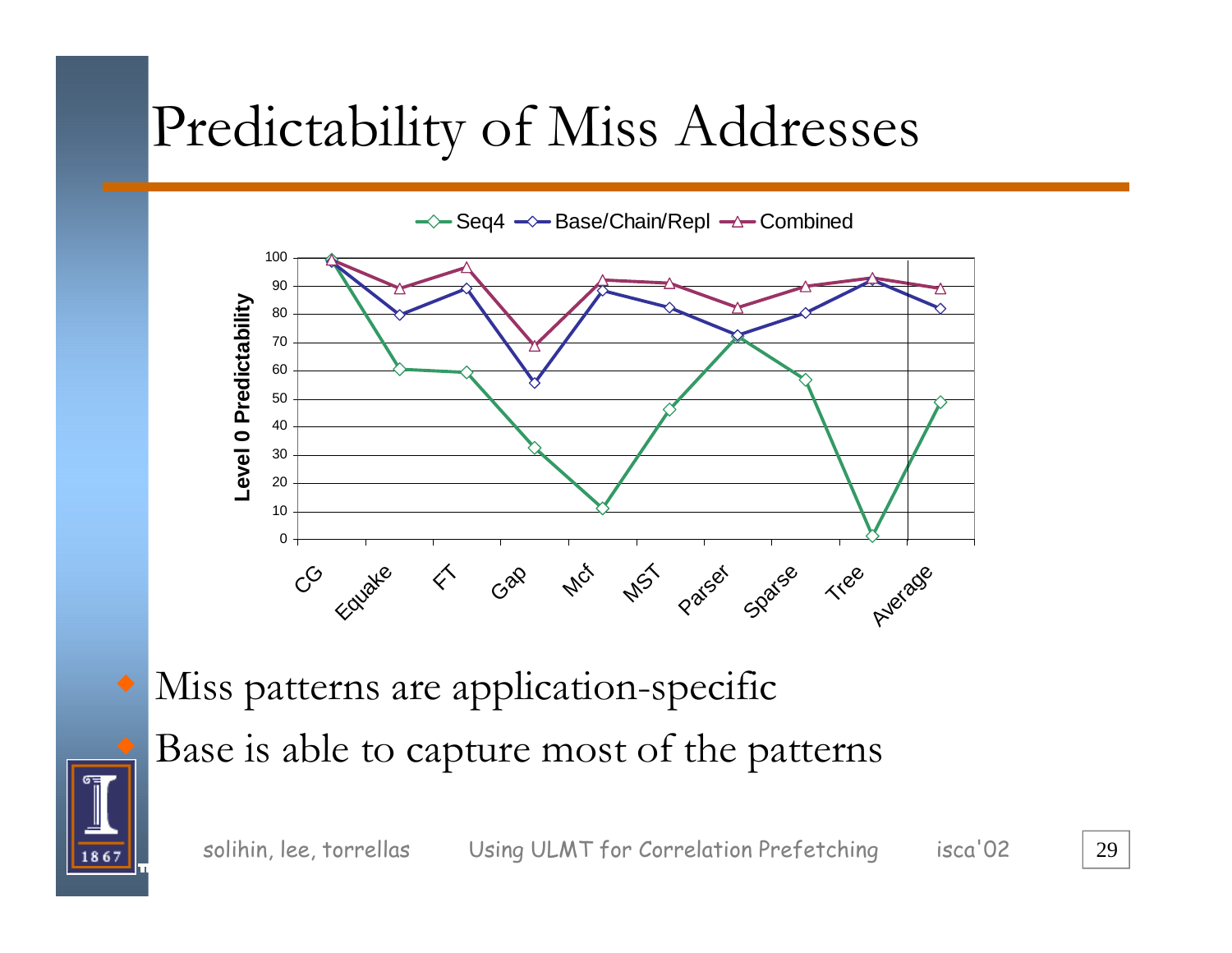### Advanced vs. Basic+Chaining

→ Adv/Chain -D Adv2 -D Adv3 - Chain2 - Chain3

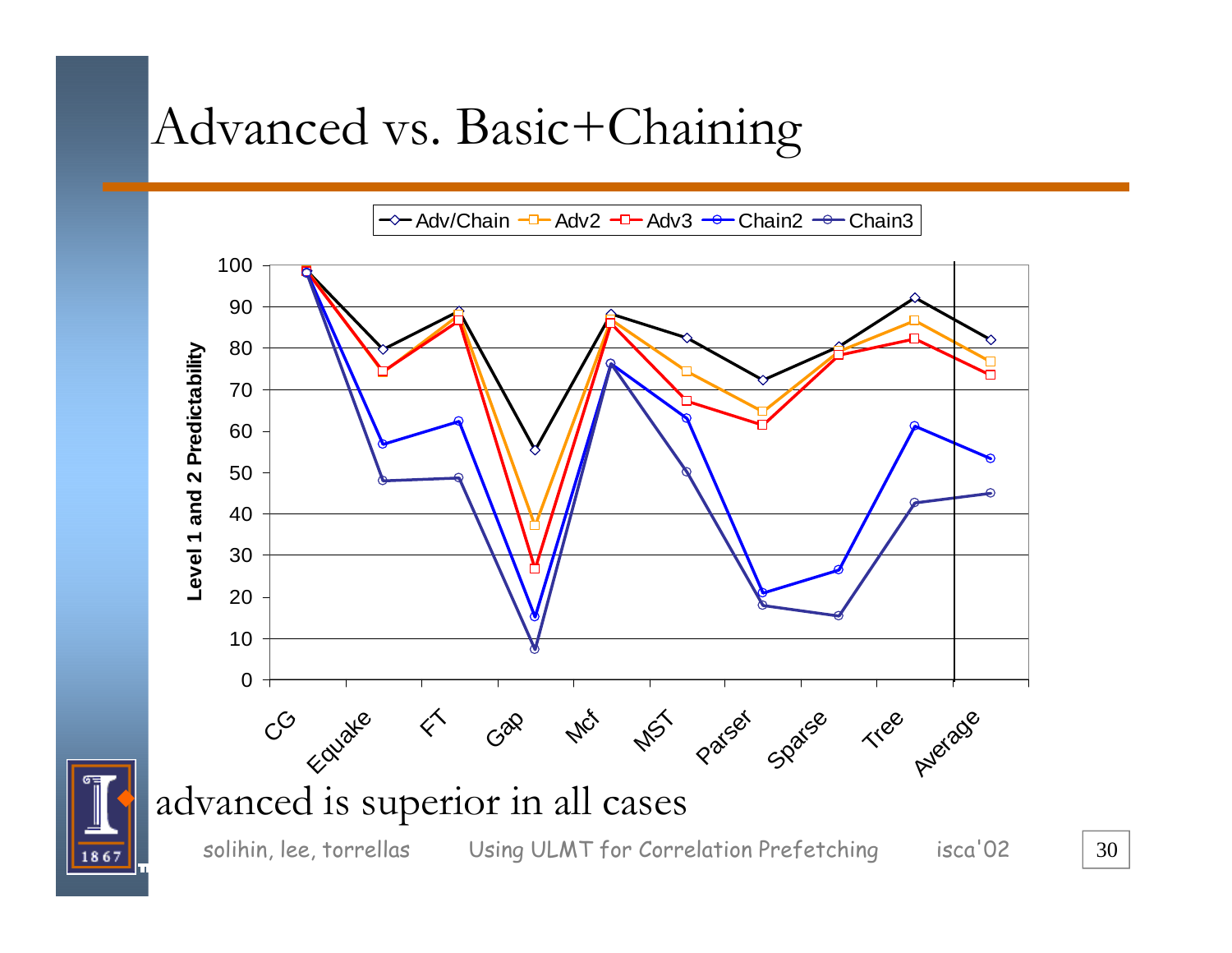## Cycles Between Misses



• Occupancy time of prefetch thread must be  $<$  200 cycles

solihin, lee, torrellas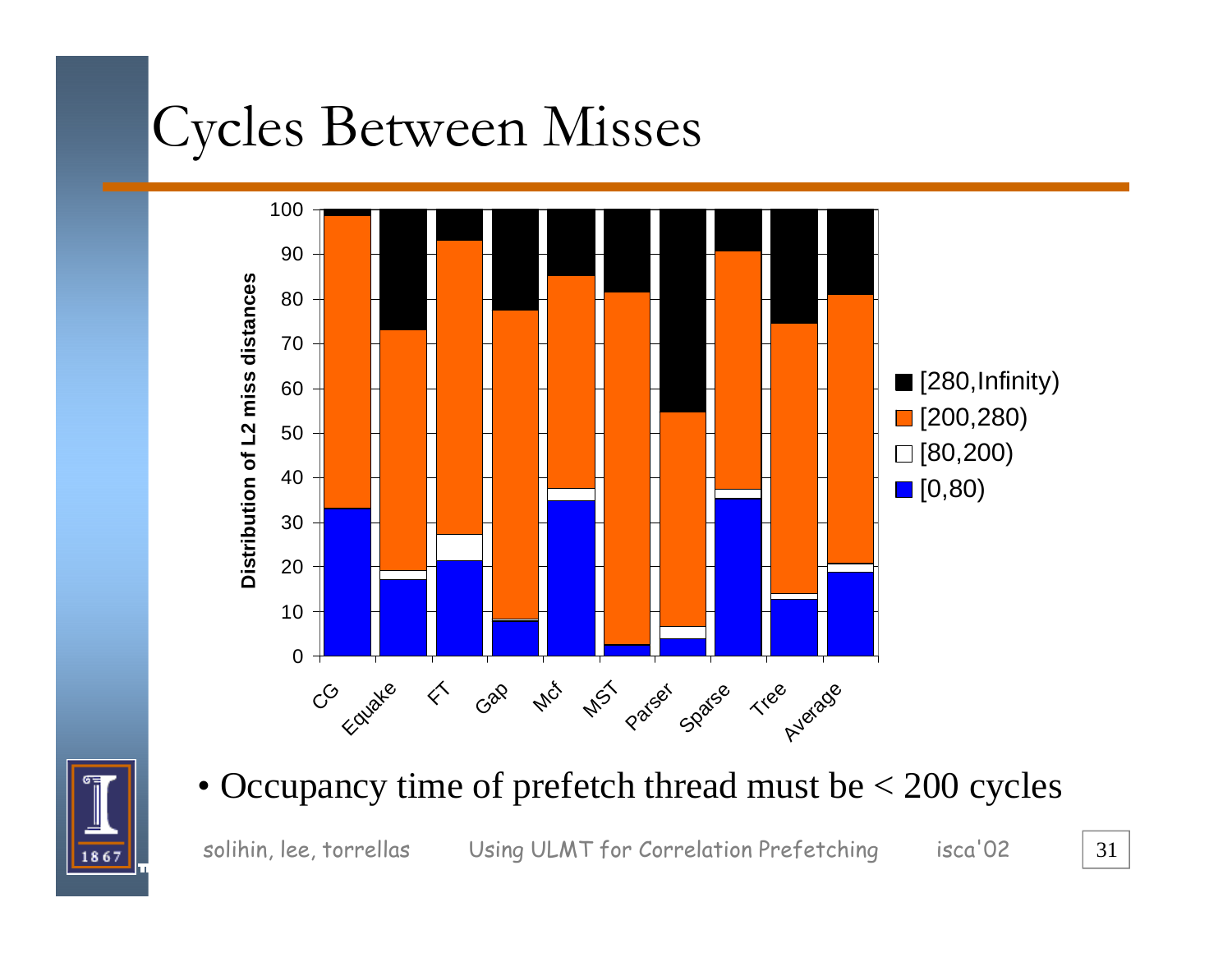# ULMT Response and Occupancy Time



**Busy Mem** 

- All algo feasible: Occupancy Time < 200 cycles
- Advanced ( $\equiv$  Repl) has the best Response Time

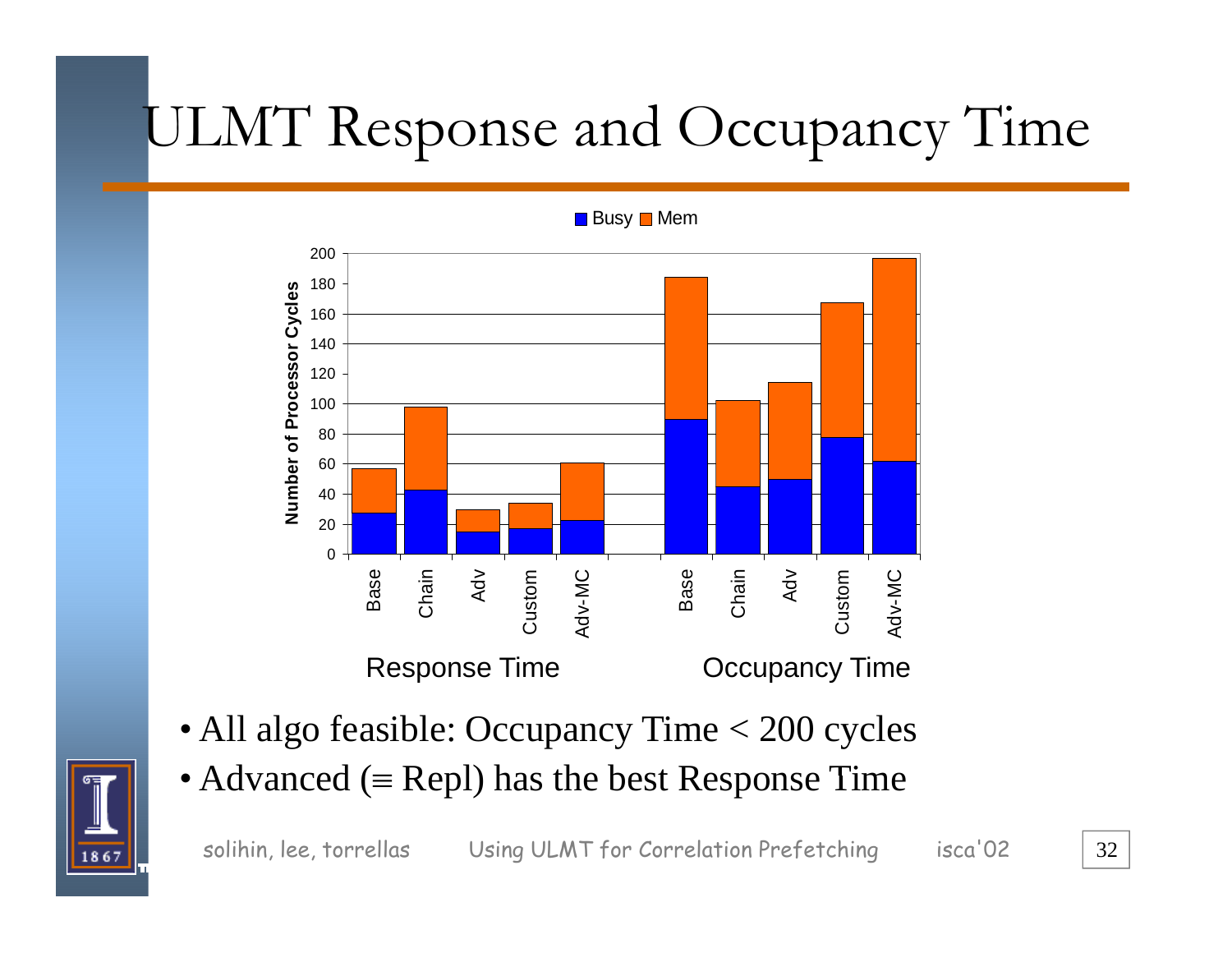## DRAM vs. Mem Controller Chip

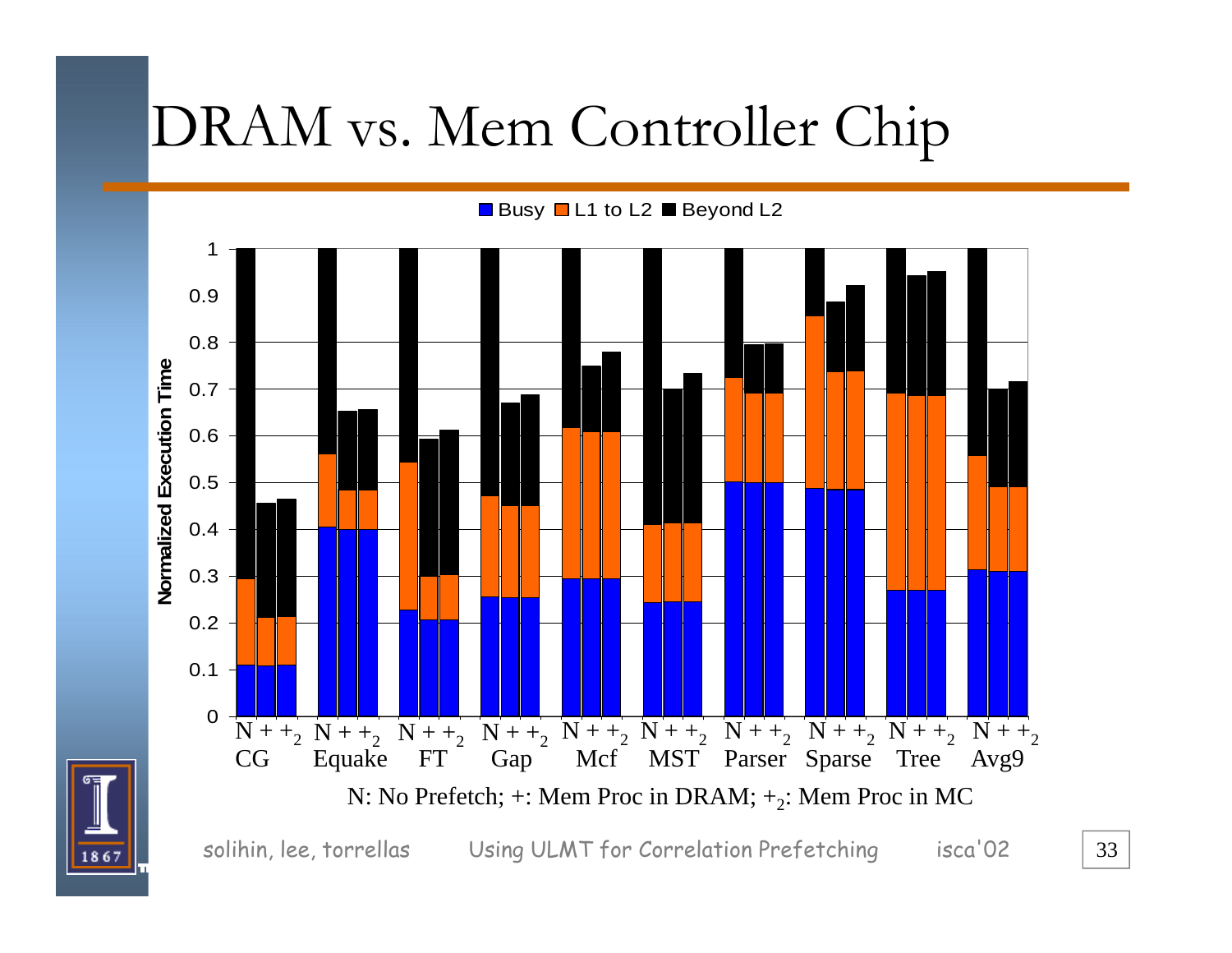## Prefetching Effectiveness

![](_page_33_Figure_1.jpeg)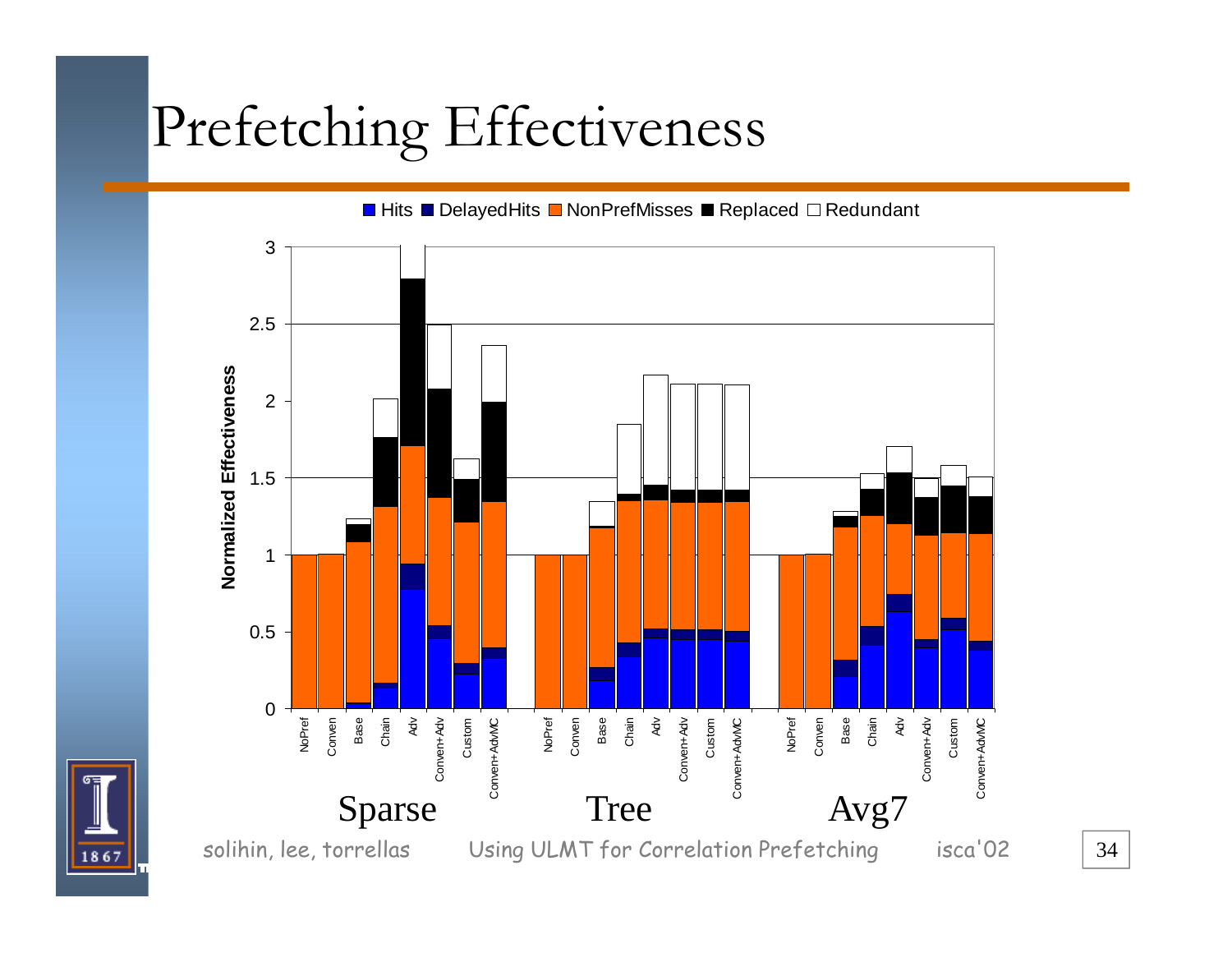## **Bus Utilization**

![](_page_34_Figure_1.jpeg)

■ No prefetching ■ Dut to the reduced execution time ■ Due to prefetching

Advanced: avg increase of 8%

![](_page_34_Picture_4.jpeg)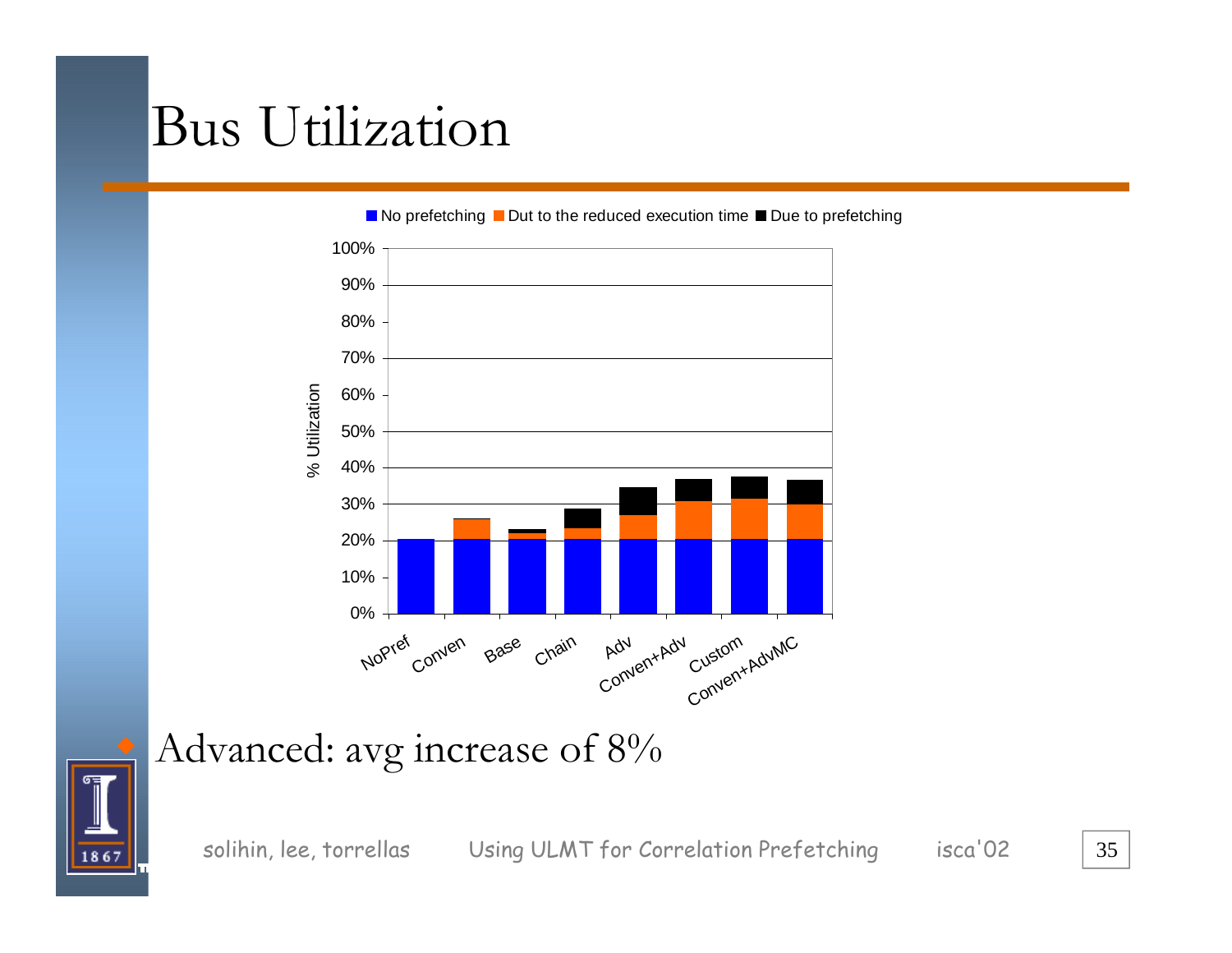## Multitasking Environment

- ULMT is flexible (vs. hardware correlation prefetching)
- Shared correlation table:
	- + Smaller table
	- Interference or
	- Cold start at every context switch
- Private correlation table: one instance per application  $+$  No interference
	- Larger space requirement, but solutions available:
		- Still a small portion of main memory
		- OS imposes quota on total table size through malloc()
		- · Dynamic resizing eliminates table fragmentation

![](_page_35_Picture_11.jpeg)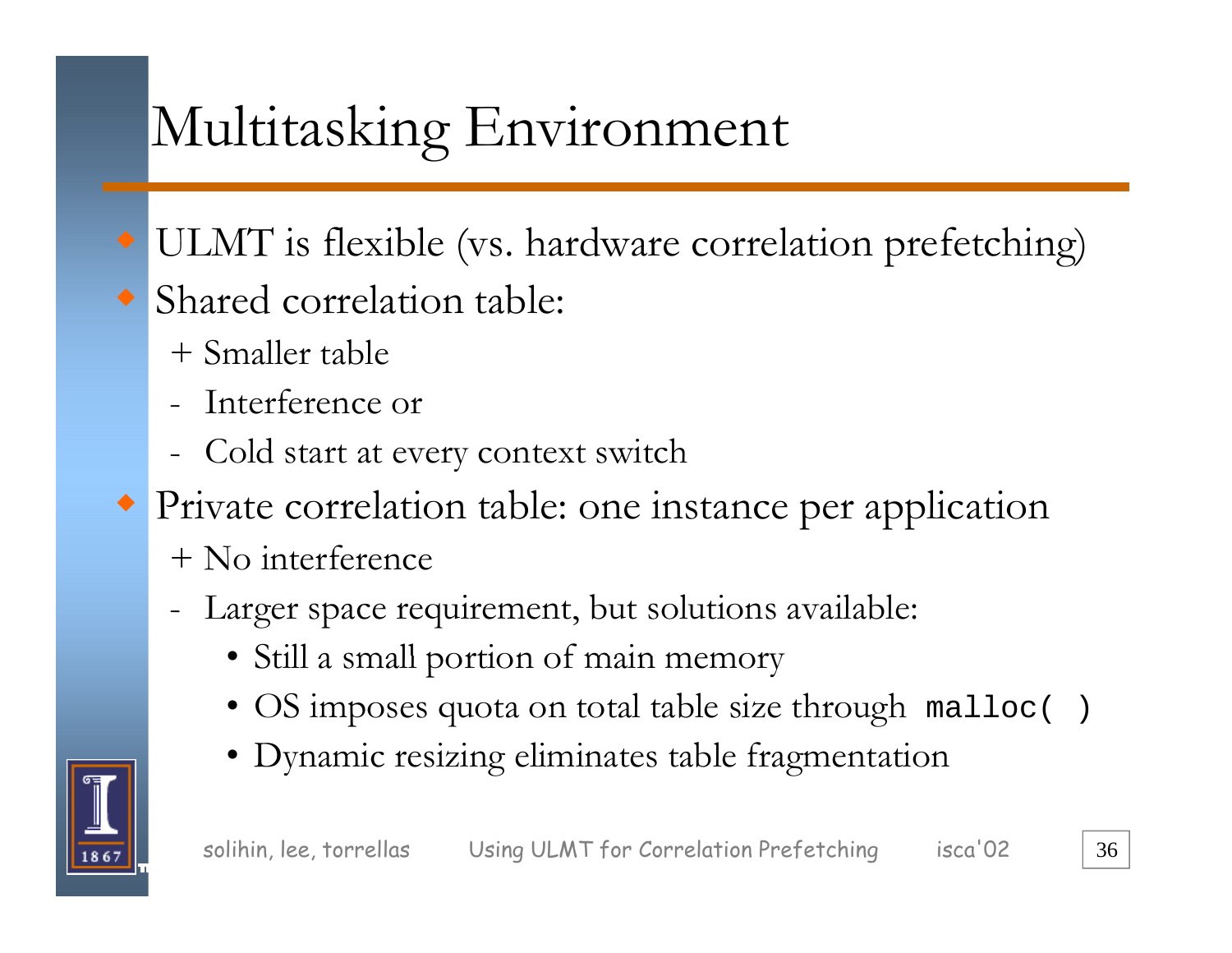# Handling Page Mapping Changes

- ULMT is flexible (vs. hardware correlation prefetching): ♦ • Software solution:
	- OS informs page mapping changes of the main program
	- •ULMT remaps or invalidates entries of the old page and (for 8KB-page: overhead ≈ 4 µs - 8 µs)
	- •Only tags are changed, successors may be incorrect
- Hardware solution:
	- A small cache in MC stores invalid pages for each process
	- •Prefetches are filtered by this cache
	- •If cache overflows, prefetches may be incorrect
	- Lazy solution: ignore page mapping changes

![](_page_36_Picture_10.jpeg)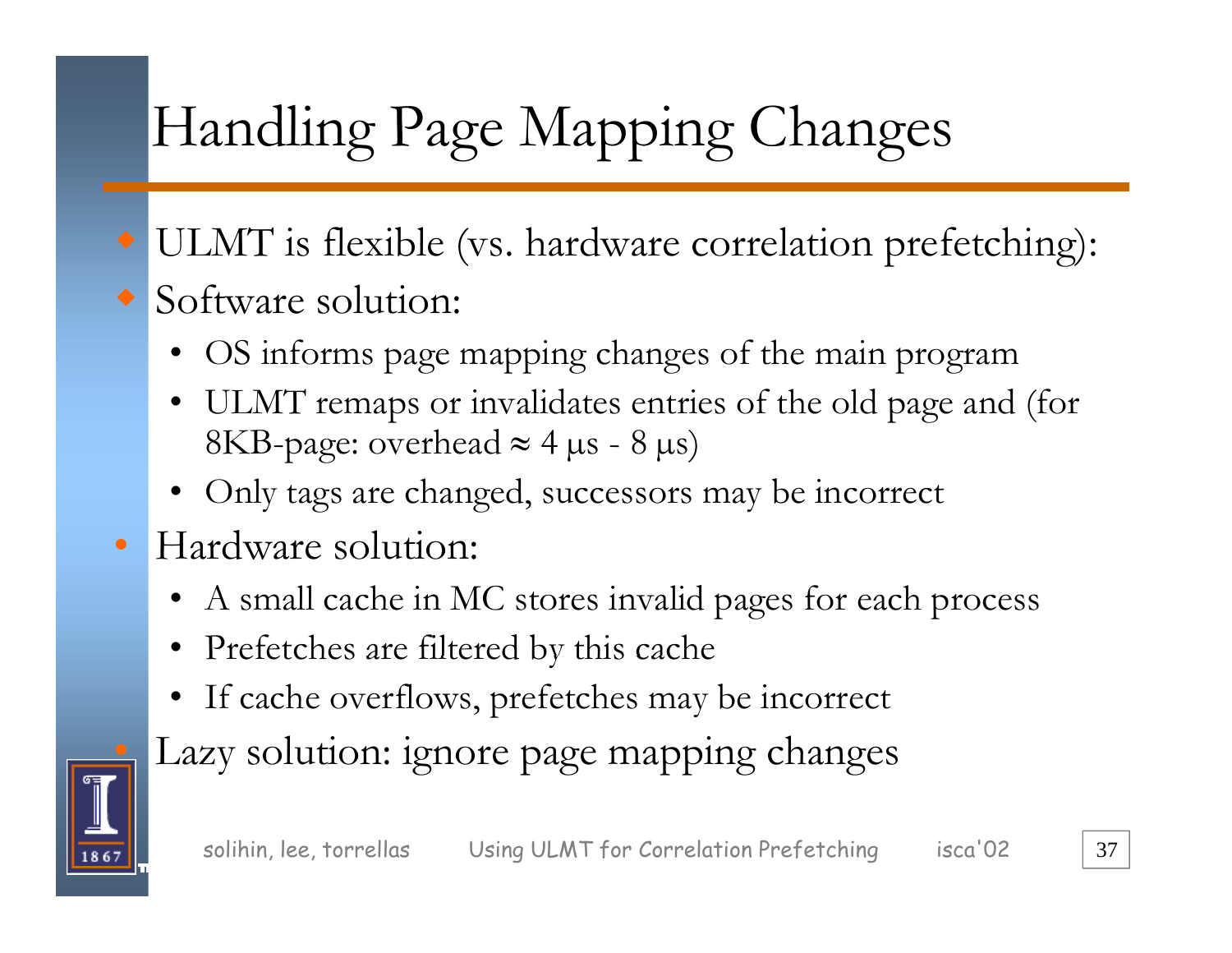## **OS Issues**

### Scheduling:

- An instance of ULMT is attached to the main program
- Scheduled and context switched together
- States are equivalent
- Sharing and protection
	- ULMT and main program do not share data and instruction
	- Main program is protected: ULMT only reads physical addresses
	- ULMT is protected: it has its own address space
	- OS provides sys calls for main program to control life of **ULMT**

![](_page_37_Picture_10.jpeg)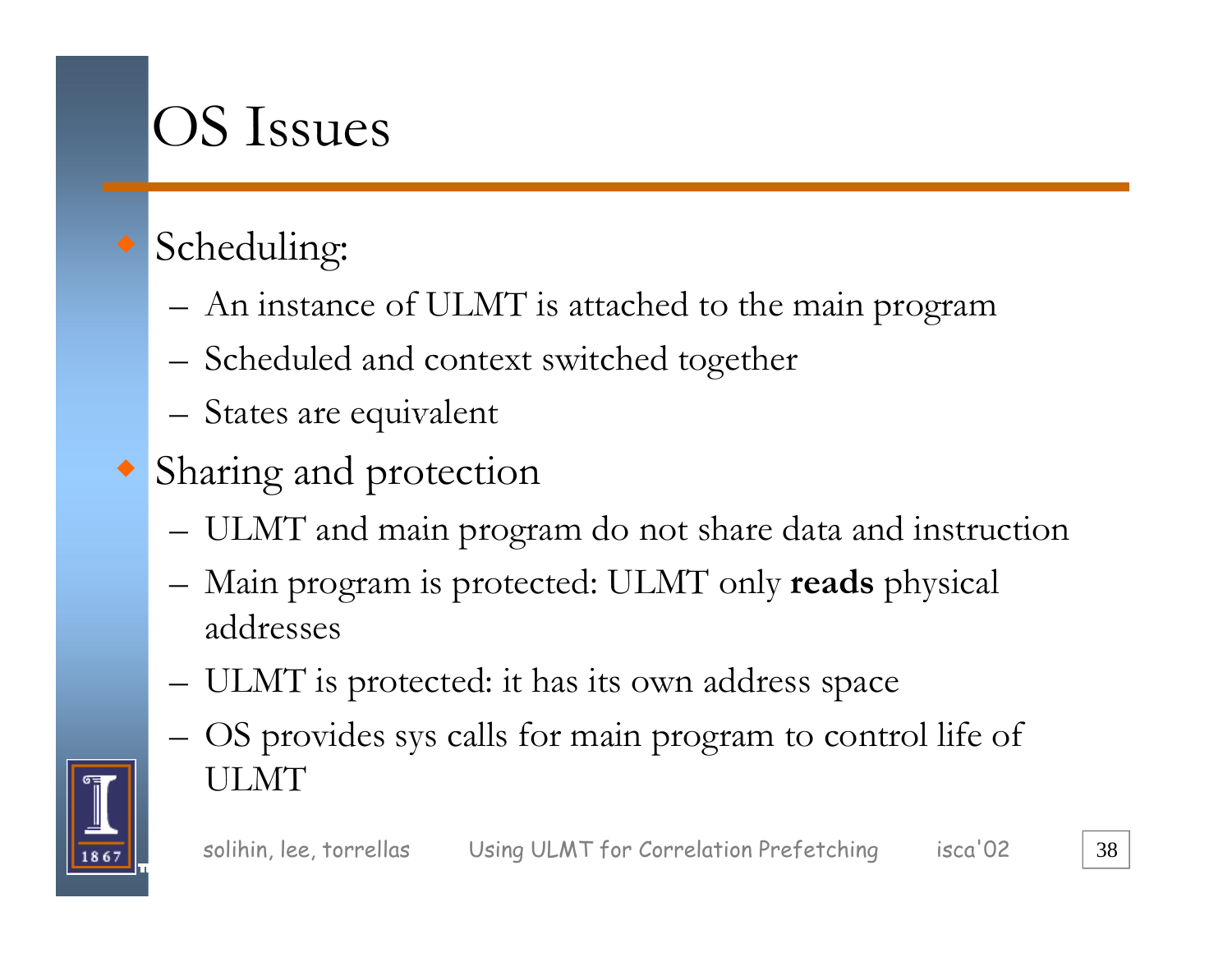### Multi-chip DRAM

![](_page_38_Figure_1.jpeg)

![](_page_38_Picture_2.jpeg)